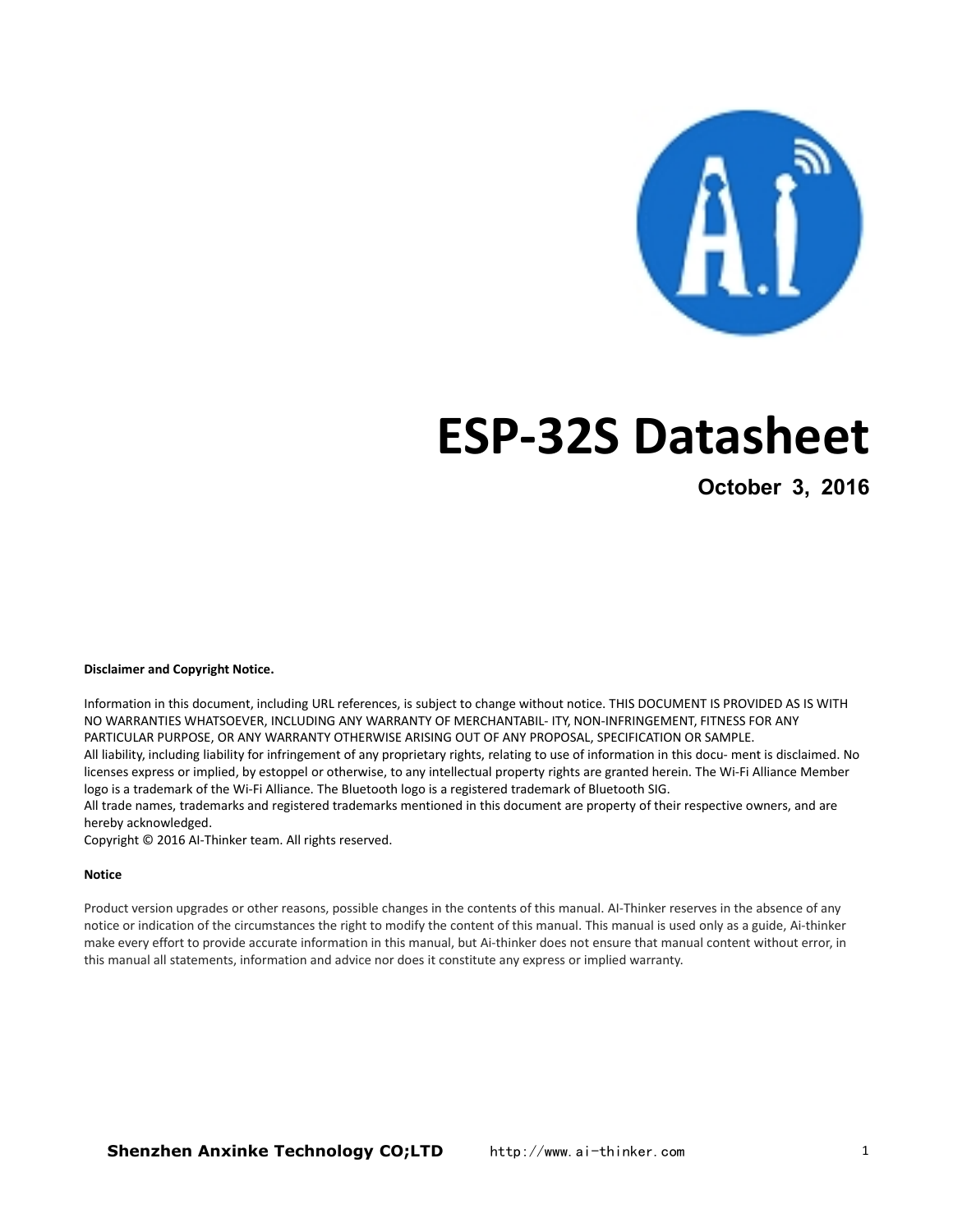# Contents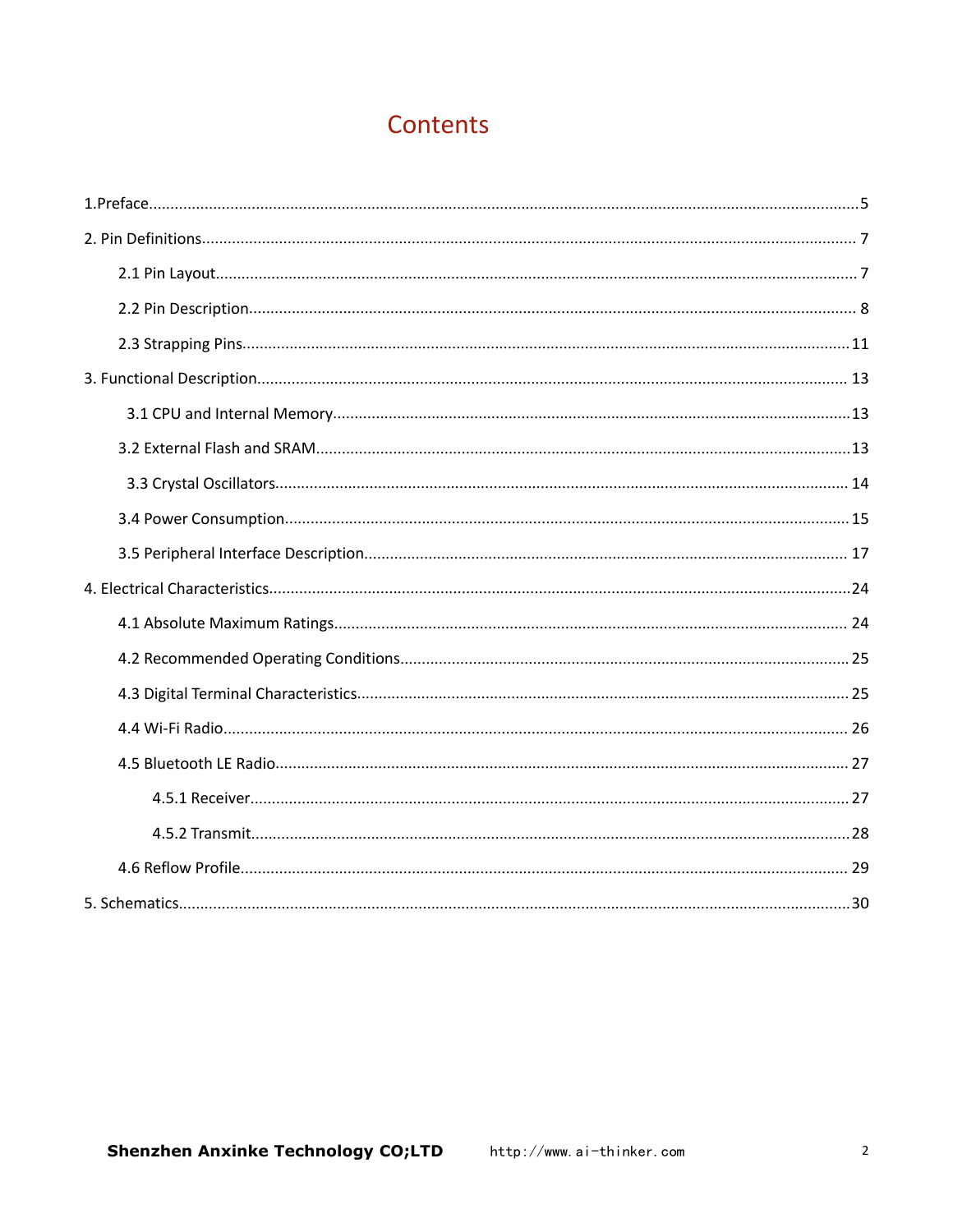# List of Tables

- ESP-32S Specifications
- ESP-32S Dimensions
- ESP-32S Pin Definitions
- Strapping Pins
- Power Consumption by Power Modes
- Interface Description
- Absolute Maximum Ratings
- Recommended Operating Conditions
- Digital Terminal Characteristics
- Wi-Fi Radio Characteristics
- Receiver Characteristics BLE
- Transmit Characteristics BLE
- Reflow Profile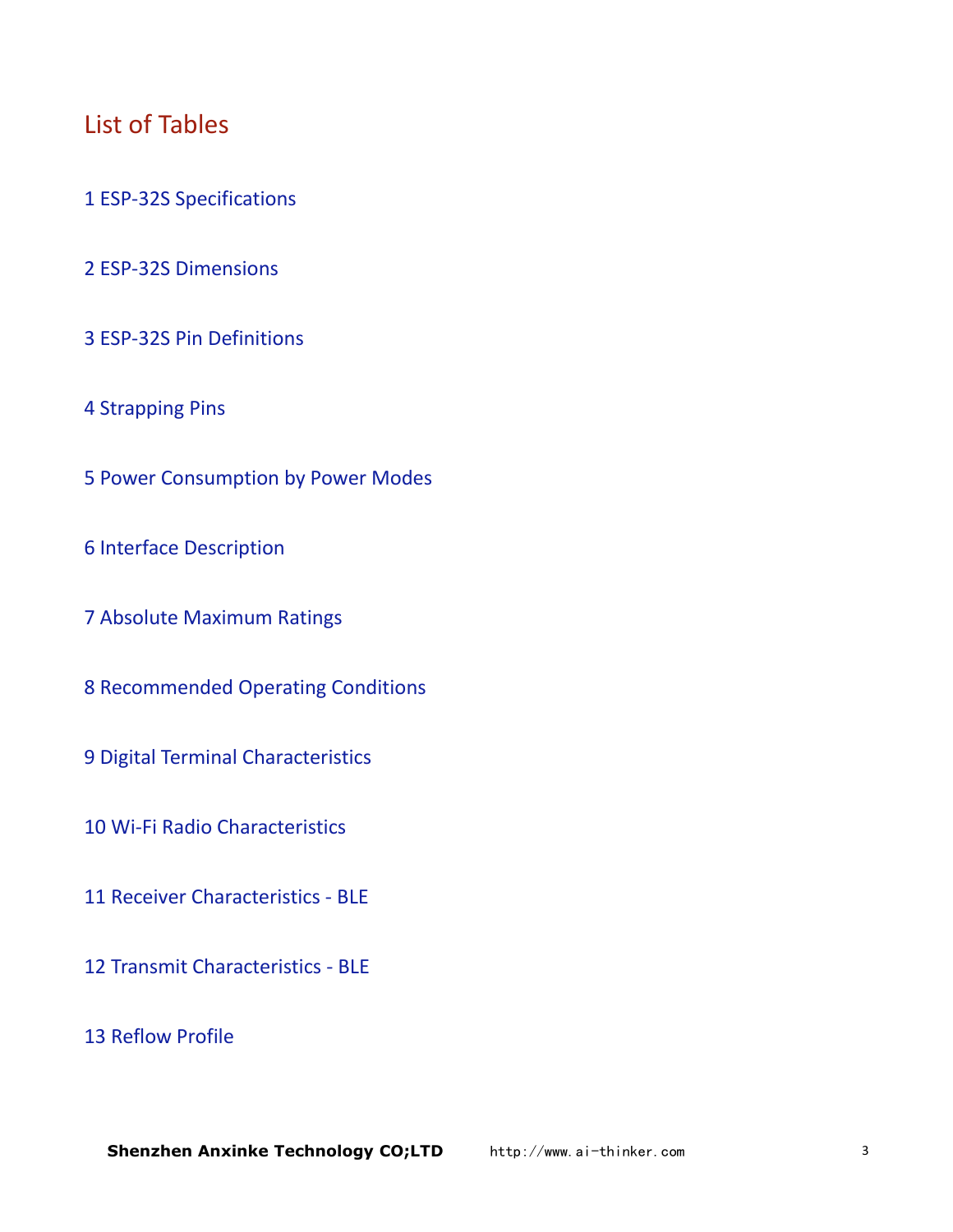# List of Figures

1 Top and Side View of ESP-32S 2 ESP-32S Schematics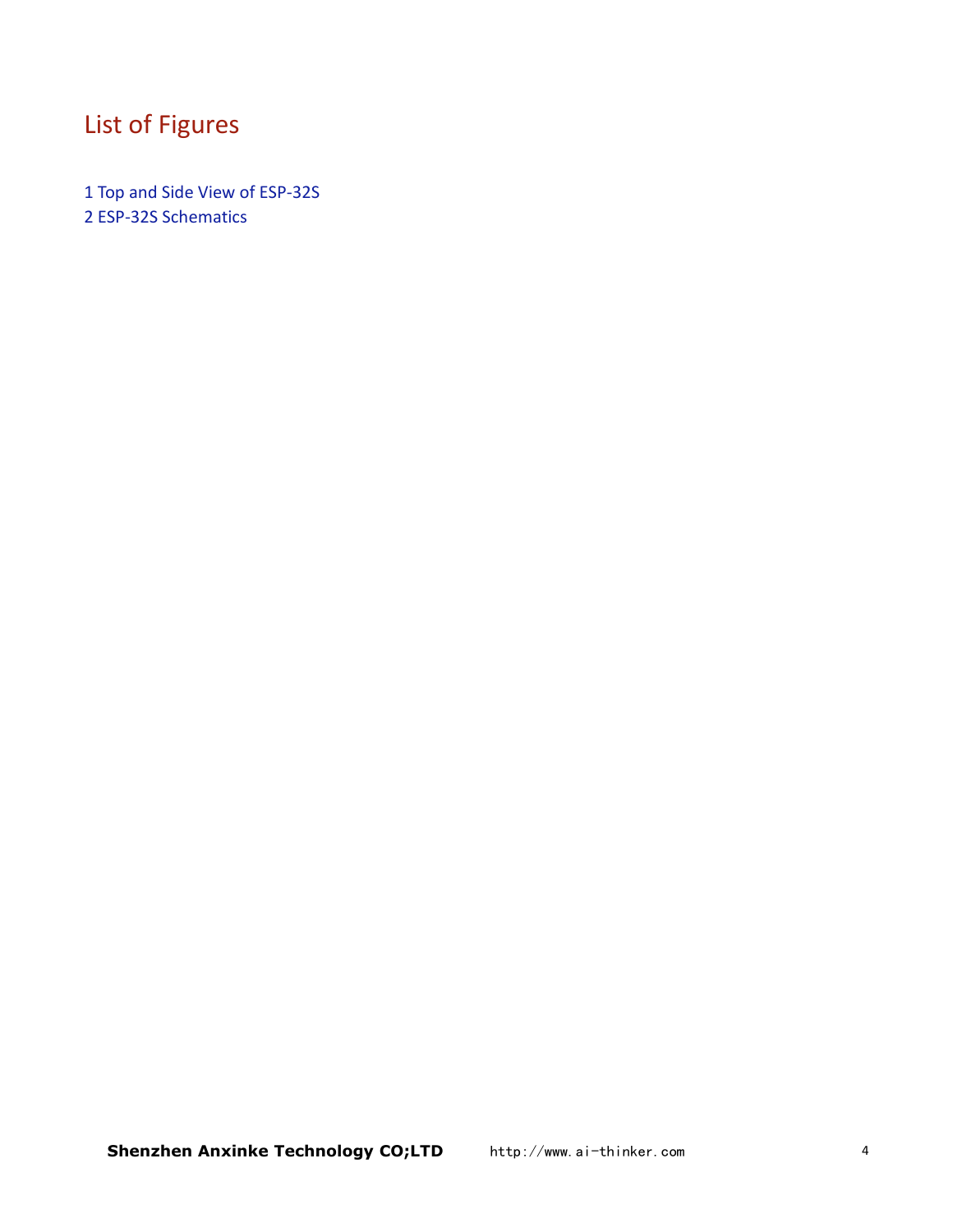# <span id="page-4-0"></span>1.Preface

ESP-32S is a powerful, generic WiFi-BT-BLE MCU module that targets a wide variety of applications ranging from low power sensor networks to the most demanding tasks such as voice encoding, music streaming and MP3 decoding.

At the core of this module is the ESP32 chip, which is designed to be scalable and adaptive. There are 2 CPU cores that can be individually controlled or powered, and the clock frequency is adjustable from 80 MHz to 240 MHz. The user may also power off the CPU and make use of the low power coprocessor to constantly monitor the peripherals for changes or crossing of thresholds. ESP32 integrates a rich set of peripherals, ranging from capacitive touch sensors, Hall sensors, low noise sense amplifiers, SD card interface, Ethernet, high speed SDIO/SPI, UART, I2S and I2C.

The integration of Bluetooth, Bluetooth LE and Wi-Fi ensures that a wide range of applications can be targeted,and that it is future proof: using Wi-Fi allows a large physical range and direct connection to the internet through a Wi-Fi router, while using Bluetooth allows the user to conveniently connect to the phone or broadcast low energy beacons for its detection. The sleep current of the ESP32 chip is less than 5 *µ*A, making it suitable for battery powered and wearable electronics applications. ESP-WROOM-32 supports data rates up to 150 Mbps, and 22 dBm output power at the PA to ensure the widest physical range. As such the chip does offer industry leading specifications and the best optimized performance for electronic integration, range and power consumption, and connectivity.

The operating system chosen for ESP32 is freeRTOS with LWIP; TLS 1.2 with hardware acceleration is built in as well. Secure (encrypted) over the air (OTA) upgrade is also supported, so that developers can continually upgrade their products even after their release. The software releases are covered under the ESP32 bug bounty program nd any bugs can be reported to bugbounty@espressif.com. As the SDK of ESP-32S or ESP32 is opensource, the user can build his own platforms and operating systems. For more in-depth discussion of this, the developer can contact john.lee@espressif.com.

ESP-32S has AI-Thinker's long term support — ESP32 will be covered under Espressif's longevity program and be available for the next 12 years. The design of ESP-32S will be open-source when it has been fully optimized. Feedbacks about the module, chip, API or firmware can be sent to Support@aithinker.com.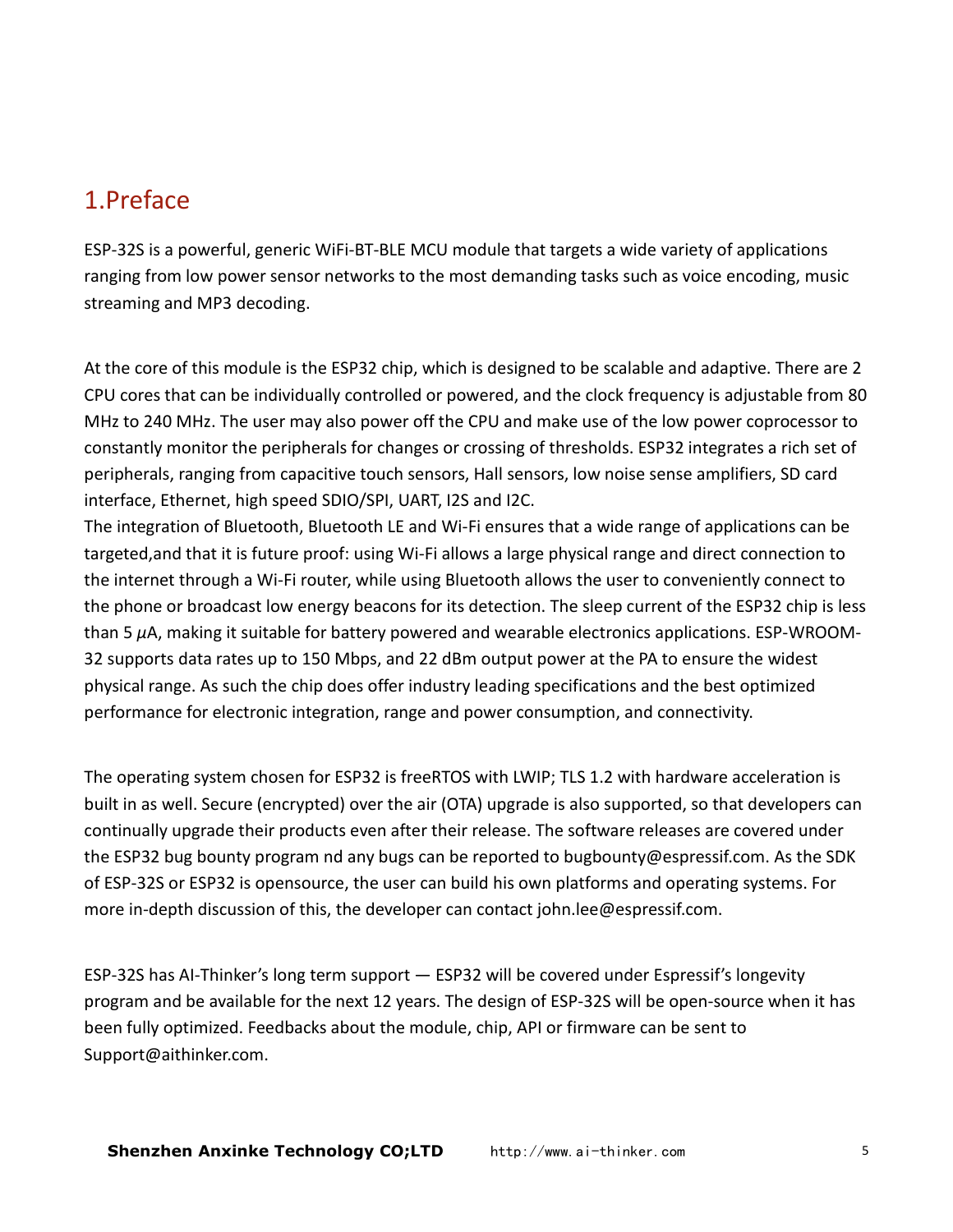Table 1 provides the specifications of ESP-32S.

| <b>Categories</b> | <b>Items</b>                | <b>Values</b>                                                               |  |  |
|-------------------|-----------------------------|-----------------------------------------------------------------------------|--|--|
|                   | Standards                   |                                                                             |  |  |
| WiFi              | Protocles                   | 802.11 b/g/n/d/e/i/k/r (802.11n up to 150 Mbps)                             |  |  |
|                   | <b>Frequency Range</b>      | 2.4GHz-2.5GHz (2400M-2483.5M)                                               |  |  |
|                   | Protocols                   | Bluetooth v4.2 BR/EDR and BLE specification                                 |  |  |
|                   |                             | NZIF receiver with -98 dBm sensitivity                                      |  |  |
| <b>Bluetooth</b>  | Radio                       | Class-1, class-2 and class-3 transmitter                                    |  |  |
|                   |                             | <b>AFH</b>                                                                  |  |  |
|                   | Audio                       | <b>CVSD and SBC</b>                                                         |  |  |
|                   |                             | SD card, UART, SPI, SDIO, I2C, LED PWM, Motor<br>PWM, I2S, I2C, IR          |  |  |
|                   | Module interface            | GPIO, capacitive touch sensor, ADC, DAC, LNA<br>pre-amplier                 |  |  |
|                   | On-chip sensor              | $3.0^{\sim}3.6V$                                                            |  |  |
| Hardware          | On-board clock              | Average value: 80mA                                                         |  |  |
|                   | Operating voltage           | $-40^{\circ}$ ~ $125^{\circ}$                                               |  |  |
|                   | Operating current           | Normal temperature                                                          |  |  |
|                   | Operating temperature range | 14.3mm*24.8mm*3mm                                                           |  |  |
|                   | Ambient temperature range   | N/A                                                                         |  |  |
|                   | Package size                |                                                                             |  |  |
|                   | Wi-Fi mode                  | Station/softAP/SoftAP+station/P2P                                           |  |  |
|                   | Security                    | WPA/WPA2/WPA2-Enterprise/WPS                                                |  |  |
| Software          | Encryption                  | AES/RSA/ECC/SHA                                                             |  |  |
|                   | Firmware Upgrade            | UART Download / OTA (via network) / download<br>and write firmware via host |  |  |

#### **Table 1 ESP-32S Specifications**

**Shenzhen Anxinke Technology CO;LTD** http://www.ai-thinker.com 6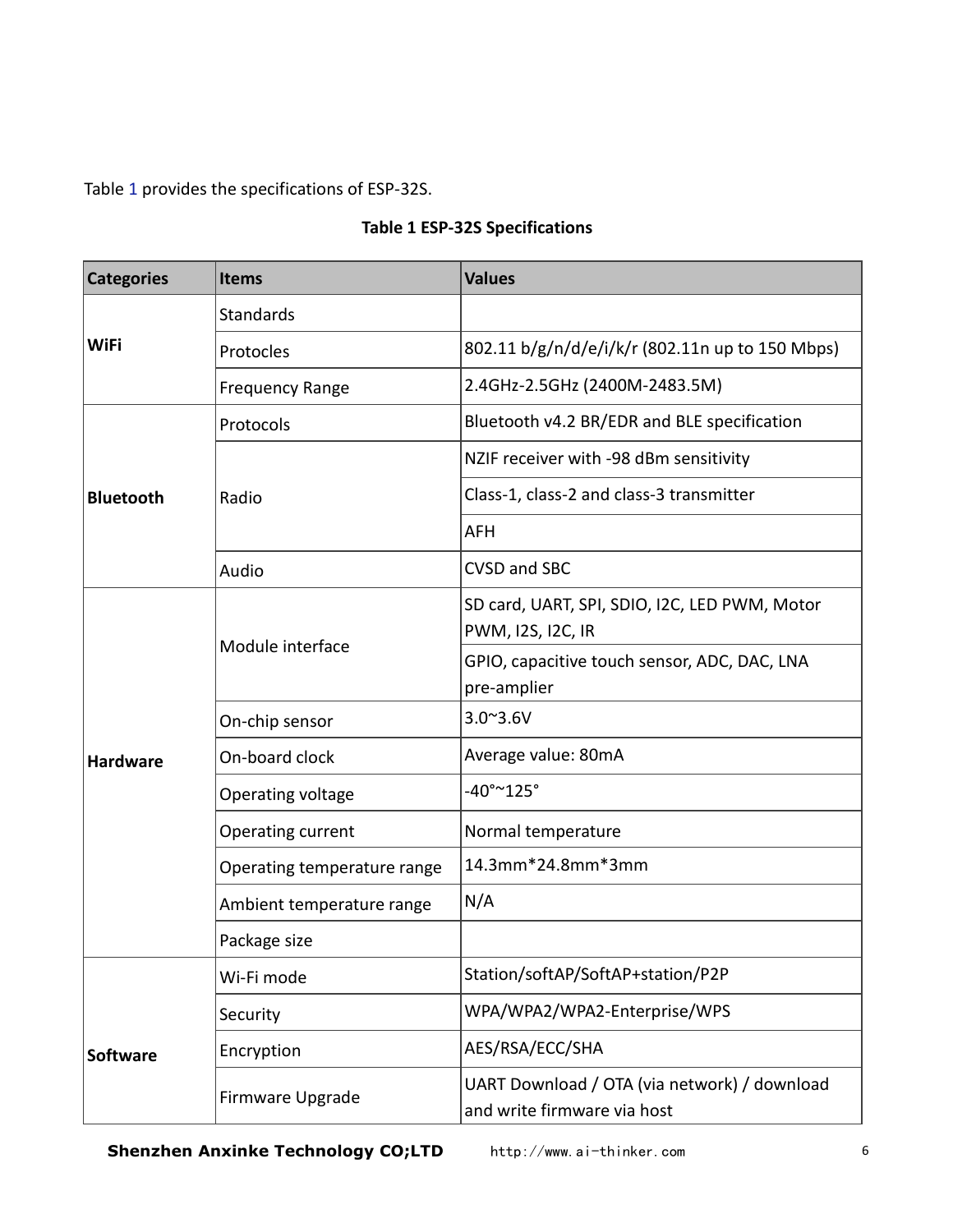<span id="page-6-1"></span><span id="page-6-0"></span>

| Ssoftware Development     | Supports Cloud Server Development / SDK for<br>custom firmware development |  |
|---------------------------|----------------------------------------------------------------------------|--|
| Network Protocols         | IPv4, IPv6, SSL, TCP/UDP/HTTP/FTP/MQTT                                     |  |
| <b>User Configuration</b> | AT instruction set, cloud server, Android/iOS App                          |  |

Note:

\* ESP-32S with high temperature range option (-40°C ~ 125°C) is available for custom order.

# 2. Pin Definitions

### 2.1 Pin Layout



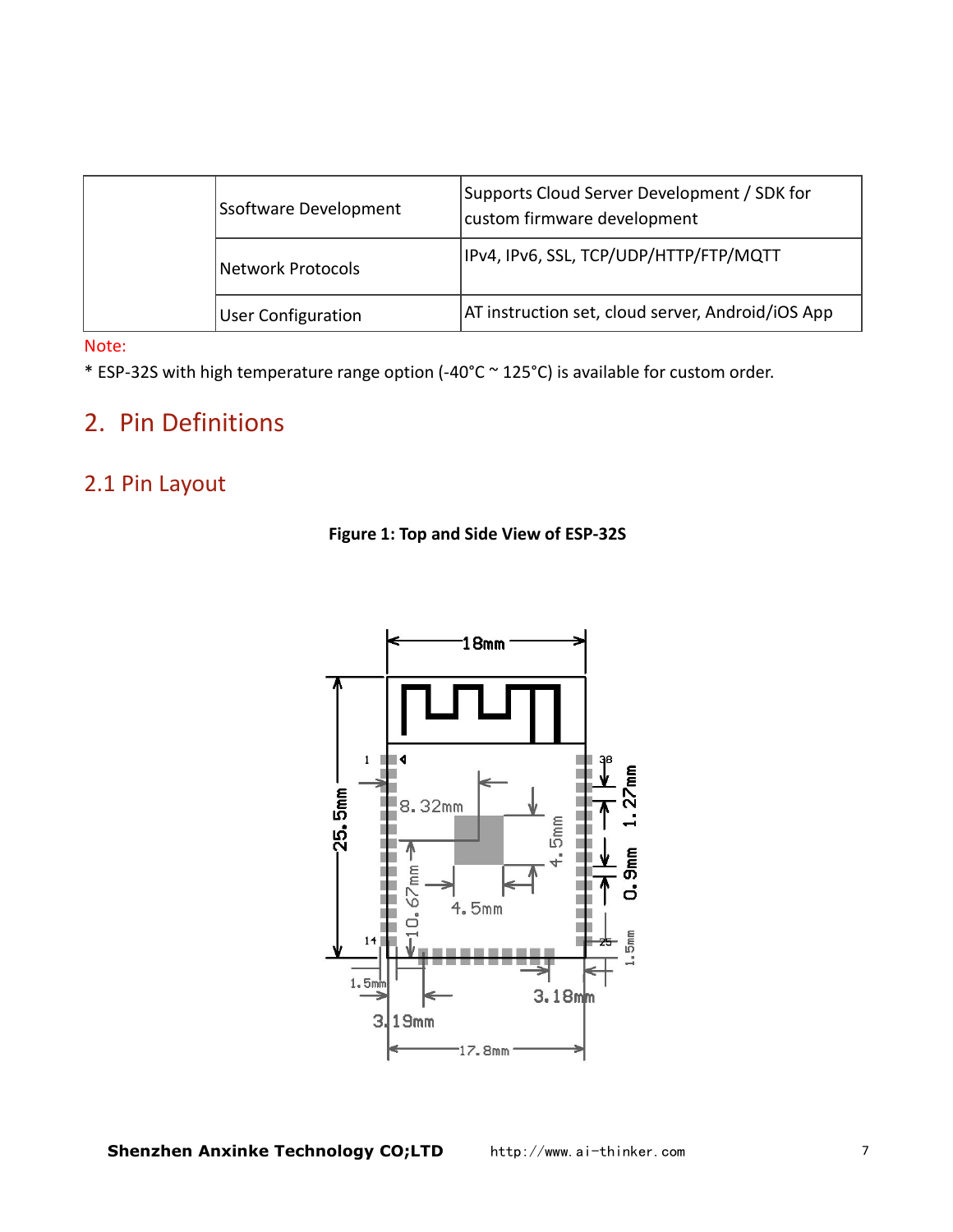#### **Table 2: ESP-32S Dimensions**

<span id="page-7-0"></span>

| Length           | Width  | Height           | PAD Size(Bottom)         | Pin Pitch | Shielding<br>can height | PCB thickness    |
|------------------|--------|------------------|--------------------------|-----------|-------------------------|------------------|
| 18 <sub>mm</sub> | 25.5mm | $2.8 \pm 0.1$ mm | $\vert$ 0.45 mm x 0.9 mm | $1.27$ mm | 2 mm                    | $0.8 \pm 0.1$ mm |

### 2.2 Pin Description

ESP-32S has 38 pins. See pin definitions in Table 3.

Table 3 Pin Descriptions

| <b>NO</b>      | <b>Pin Name</b> | <b>Function</b>                                                                              |  |  |
|----------------|-----------------|----------------------------------------------------------------------------------------------|--|--|
| $\mathbf{1}$   | <b>GND</b>      | Ground                                                                                       |  |  |
| $\overline{2}$ | 3V <sub>3</sub> | Power supply                                                                                 |  |  |
| 3              | EN              | Chip-enable signal. Active high                                                              |  |  |
| 4              | SENSOR_VP       | GPI36, SENSOR_VP, ADC_H, ADC1_CH0, RTC_GPIO0                                                 |  |  |
| 5              | SENSOR VN       | GPI39, SENSOR VN, ADC1 CH3, ADC H, RTC GPIO3                                                 |  |  |
| 6              | 1034            | GPI34, ADC1 CH6, RTC GPIO4                                                                   |  |  |
| 7              | 1035            | GPI35, ADC1 CH7, RTC GPIO5                                                                   |  |  |
| 8              | 1032            | GPIO32, XTAL_32K_P (32.768 kHz crystal oscillator input),<br>ADC1 CH4,<br>TOUCH9, RTC GPIO9  |  |  |
| 9              | 1033            | GPIO33, XTAL_32K_N (32.768 kHz crystal oscillator output),<br>ADC1 CH5,<br>TOUCH8, RTC_GPIO8 |  |  |
| 10             | <b>IO25</b>     | GPIO25, DAC_1, ADC2_CH8, RTC_GPIO6, EMAC_RXD0                                                |  |  |
| 11             | <b>IO26</b>     | GPIO26, DAC 2, ADC2 CH9, RTC GPIO7, EMAC RXD1                                                |  |  |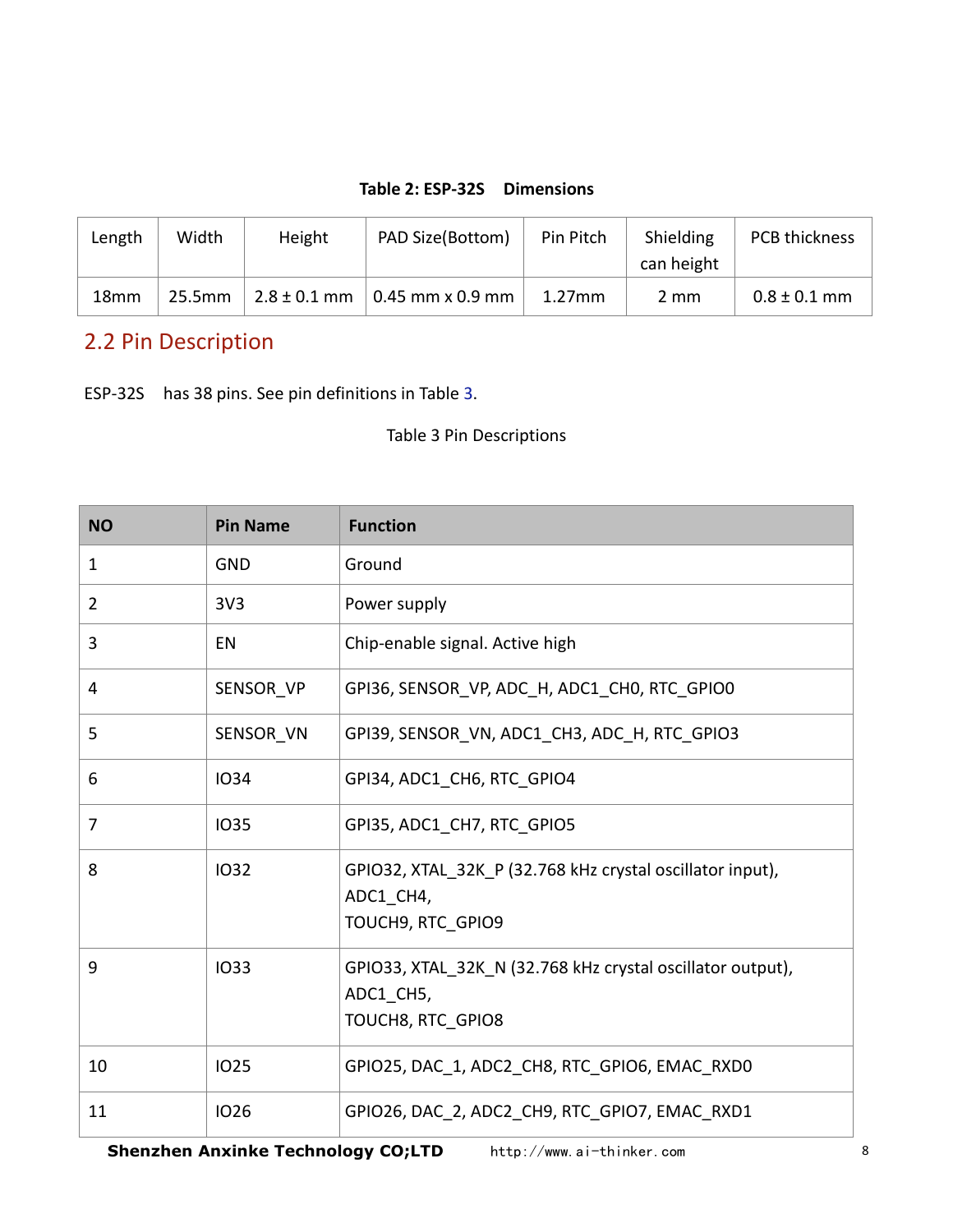| 12 | <b>IO27</b>     | GPIO27, ADC2_CH7, TOUCH7, RTC_GPIO17, EMAC_RX_DV                                         |  |
|----|-----------------|------------------------------------------------------------------------------------------|--|
| 13 | <b>IO14</b>     | GPIO14, ADC2 CH6, TOUCH6, RTC GPIO16, MTMS, HSPICLK,<br>HS2 CLK,<br>SD_CLK, EMAC_TXD2    |  |
| 14 | <b>IO12</b>     | GPIO12, ADC2 CH5, TOUCH5, RTC GPIO15, MTDI, HSPIQ,<br>HS2 DATA2,<br>SD_DATA2, EMAC_TXD3  |  |
| 15 | <b>GND</b>      | Ground                                                                                   |  |
| 16 | <b>IO13</b>     | GPIO13, ADC2_CH4, TOUCH4, RTC_GPIO14, MTCK, HSPID,<br>HS2 DATA3,<br>SD DATA3, EMAC_RX_ER |  |
| 17 | SHD/SD2         | GPIO9, SD DATA2, SPIHD, HS1 DATA2, U1RXD                                                 |  |
| 18 | SHD/SD3         | GPIO10, SD DATA3, SPIWP, HS1 DATA3, U1TXD                                                |  |
| 19 | SCS/CMD         | GPIO11, SD CMD, SPICS0, HS1 CMD, U1RTS                                                   |  |
| 20 | SCK/CLK         | GPIO6, SD CLK, SPICLK, HS1 CLK, U1CTS                                                    |  |
| 21 | SDO/SD0         | GPIO7, SD DATA0, SPIQ, HS1 DATA0, U2RTS                                                  |  |
| 22 | SDI/SD1         | GPIO8, SD_DATA1, SPID, HS1_DATA1, U2CTS                                                  |  |
| 23 | <b>IO15</b>     | GPIO15, ADC2 CH3, TOUCH3, MTDO, HSPICSO, RTC GPIO13,<br>HS2_CMD,<br>SD_CMD, EMAC_RXD3    |  |
| 24 | 102             | GPIO2, ADC2 CH2, TOUCH2, RTC GPIO12, HSPIWP, HS2 DATA0,<br>SD DATA0                      |  |
| 25 | IO <sub>0</sub> | GPIO0, ADC2_CH1, TOUCH1, RTC_GPIO11, CLK_OUT1,<br>EMAC_TX_CLK                            |  |
| 26 | 104             | GPIO4, ADC2_CH0, TOUCH0, RTC_GPIO10, HSPIHD, HS2_DATA1,                                  |  |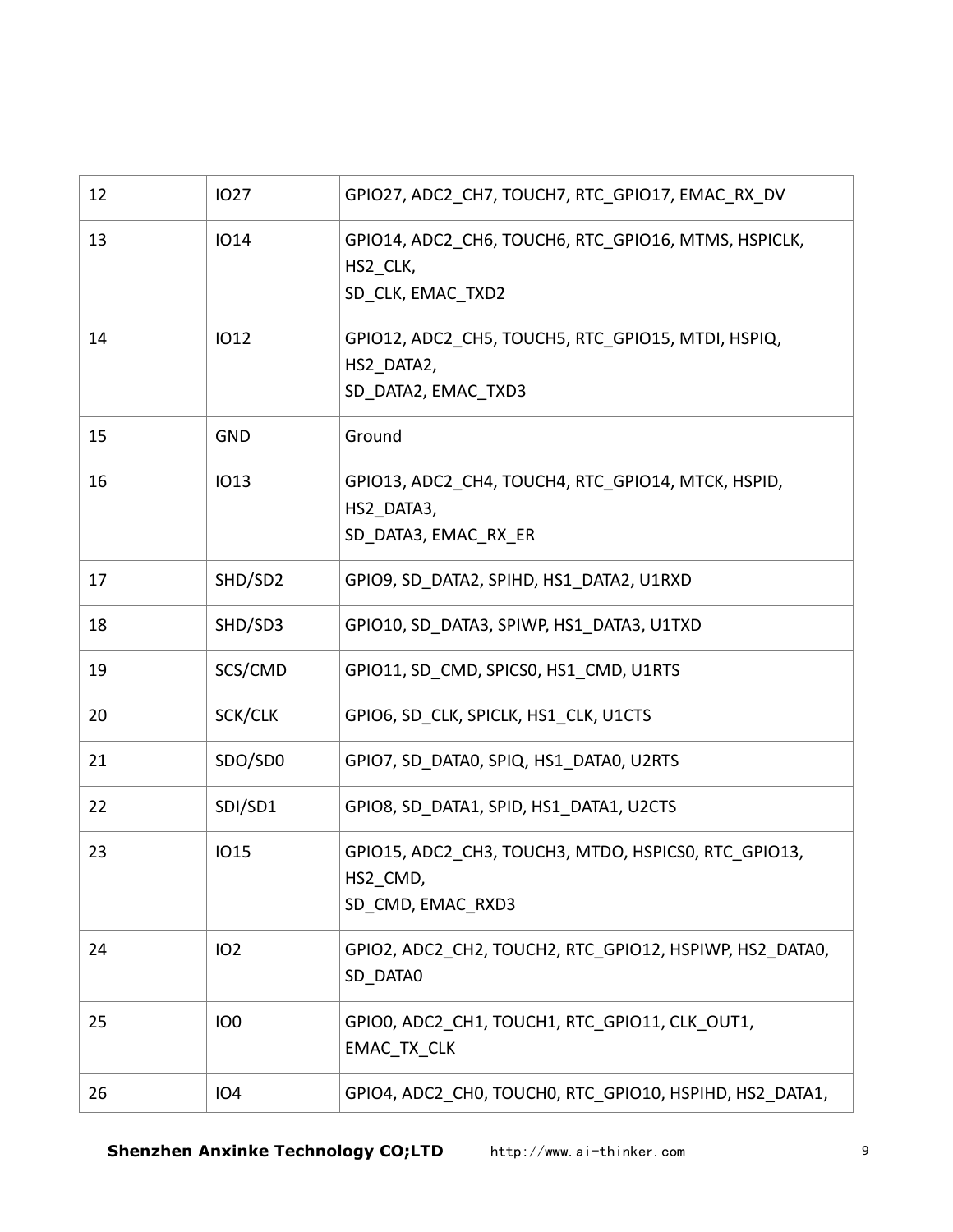|    |                  | SD_DATA1, EMAC_TX_ER                       |
|----|------------------|--------------------------------------------|
| 27 | <b>IO16</b>      | GPIO16, HS1 DATA4, U2RXD, EMAC CLK OUT     |
| 28 | <b>IO17</b>      | GPIO17, HS1 DATA5, U2TXD, EMAC CLK OUT 180 |
| 29 | IO <sub>5</sub>  | GPIO5, VSPICSO, HS1 DATA6, EMAC RX CLK     |
| 30 | <b>IO18</b>      | GPIO18, VSPICLK, HS1 DATA7                 |
| 31 | <b>IO19</b>      | GPIO19, VSPIQ, U0CTS, EMAC_TXD0            |
| 32 | <b>NC</b>        |                                            |
| 33 | <b>IO21</b>      | GPIO21, VSPIHD, EMAC TX EN                 |
| 34 | RXD <sub>0</sub> | GPIO3, U0RXD, CLK OUT2                     |
| 35 | <b>TXDO</b>      | GPIO1, U0TXD, CLK OUT3, EMAC RXD2          |
| 36 | 1022             | GPIO22, VSPIWP, U0RTS, EMAC TXD1           |
| 37 | <b>IO23</b>      | GPIO23, VSPID, HS1_STROBE                  |
| 38 | <b>GND</b>       | Ground                                     |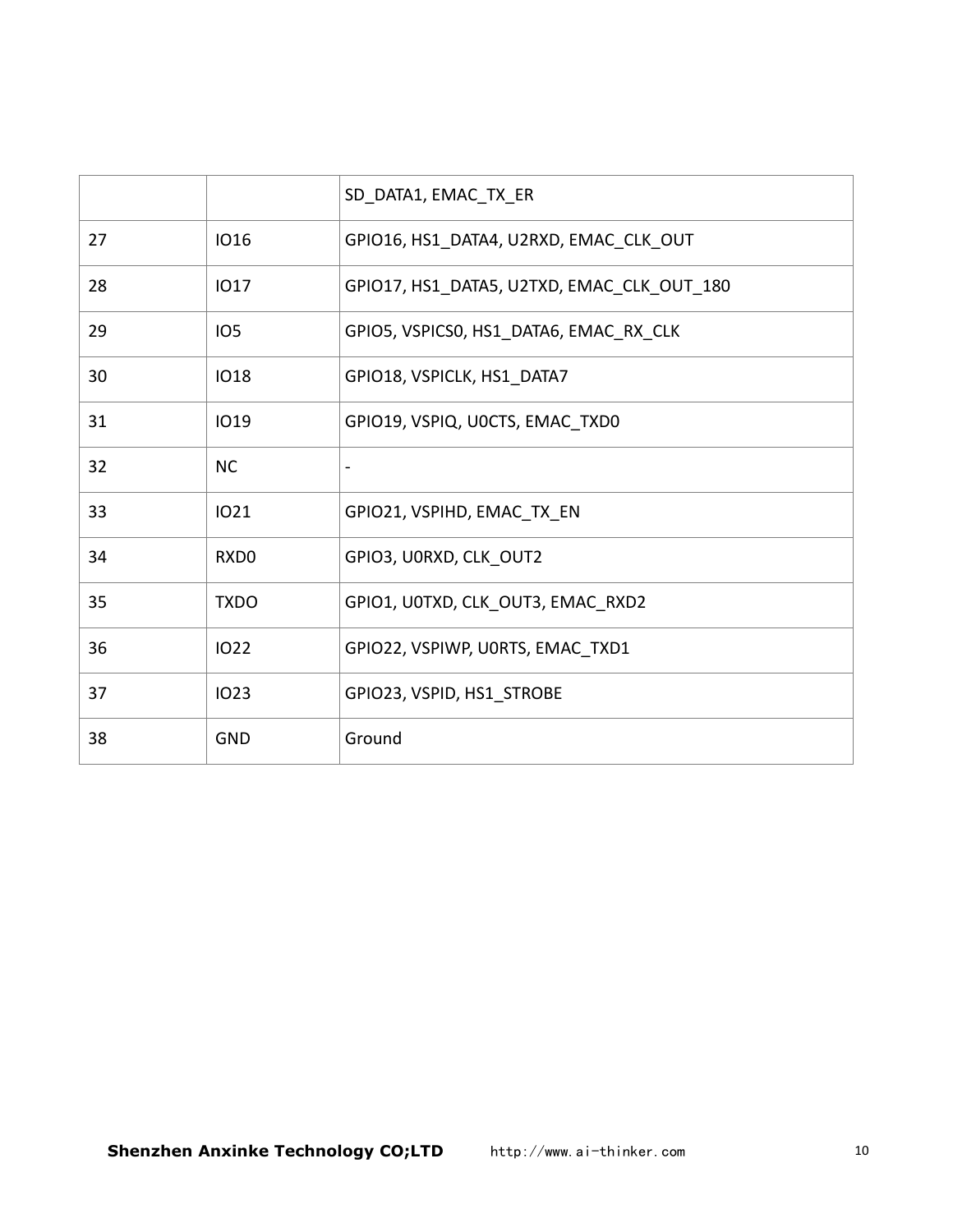### <span id="page-10-0"></span>2.3 Strapping Pins

ESP32 has 6 strapping pins.Software can read the value of these 6 bits from register "GPIO\_STRAPPING". During the chip power-on reset, the latches of the strapping pins sample the voltage level as strapping bits of "0"or "1", and hold these bits until the chip is powered down or shut down.

Each strapping pin is connected with its internal pull-up/pull-down during the chip reset. Consequently, if a strapping pin is unconnected or the connected external circuit is high-impendence, the internal weak pull-up/pull-down will determine the default input level of the strapping pins.

To change the strapping bit values, users can apply the external pull-down/pull-up resistances, or apply the hostMCU's GPIOs to control the voltage level of these pins when powering on ESP32.

After reset, the strapping pins work as the normal functions pins.

Refer to Table 4 for detailed boot modes configuration by strapping pins.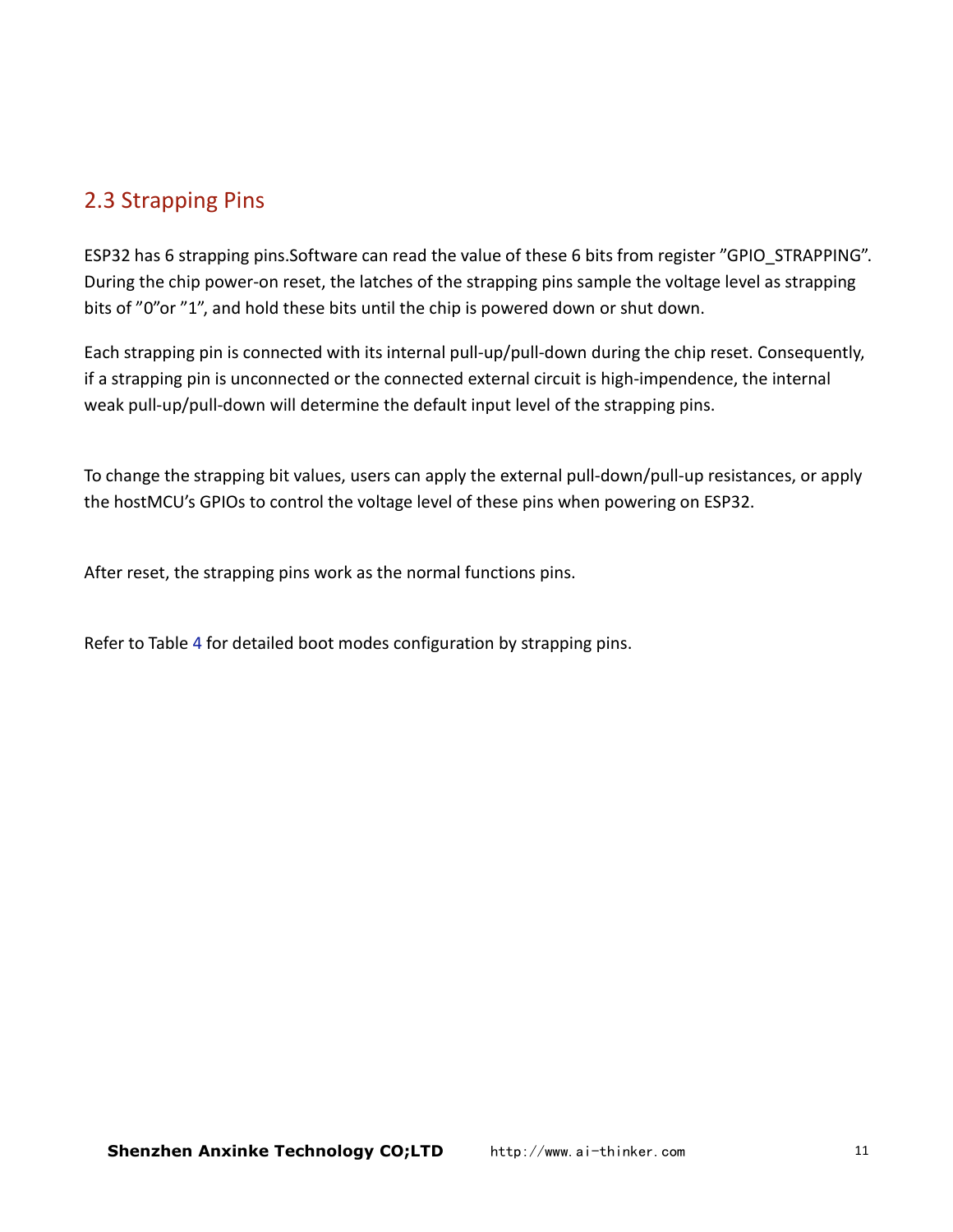#### **Table 4: Strapping Pins**

|                      |                |                     | Voltage of Internal LDO (VDD SDIO)    |              |                     |
|----------------------|----------------|---------------------|---------------------------------------|--------------|---------------------|
| Pin                  | <b>Default</b> |                     | 3.3V                                  |              | 1.8V                |
| <b>MTDI</b>          | Pull-down      |                     | $\mathbf 0$                           |              | 1                   |
|                      |                |                     | <b>Booting Mode</b>                   |              |                     |
| Pin                  | Default        |                     | SPI Flash Boot                        |              | Download Boot       |
| GPIO0                | Pull-up        |                     | 1                                     |              | $\mathbf 0$         |
| GPIO <sub>2</sub>    | Pull-down      |                     | Don't-care                            |              | $\boldsymbol{0}$    |
|                      |                |                     | Debugging Log on U0TXD During Booting |              |                     |
| Pin                  | Default        |                     | <b>U0TXD Toggling</b>                 |              | <b>U0TXD Silent</b> |
| <b>MTDO</b>          | Pull-up        |                     | 1                                     |              | 0                   |
| Timing of SDIO Slave |                |                     |                                       |              |                     |
|                      |                |                     | Falling-edge Input                    | Rising-edge  | Rising-edge         |
| Pin                  | Default        | Falling-edge Input  | Rising-edge Output                    | Input        | Input               |
|                      |                | Falling-edge Output |                                       | Falling-edge | Rising-edge         |
|                      |                |                     |                                       | Output       | Output              |
| <b>MTDO</b>          | Pull-up        | $\Omega$            | 0                                     | 1            | 1                   |
| GPIO5                | Pull-up        | 0                   | 1                                     | $\mathbf 0$  | $\mathbf{1}$        |

#### Note:

Firmware can configure register bits to change the settings of "Voltage of Internal LDO (VDD\_SDIO)" and "Timing of SDIO

Slave" after booting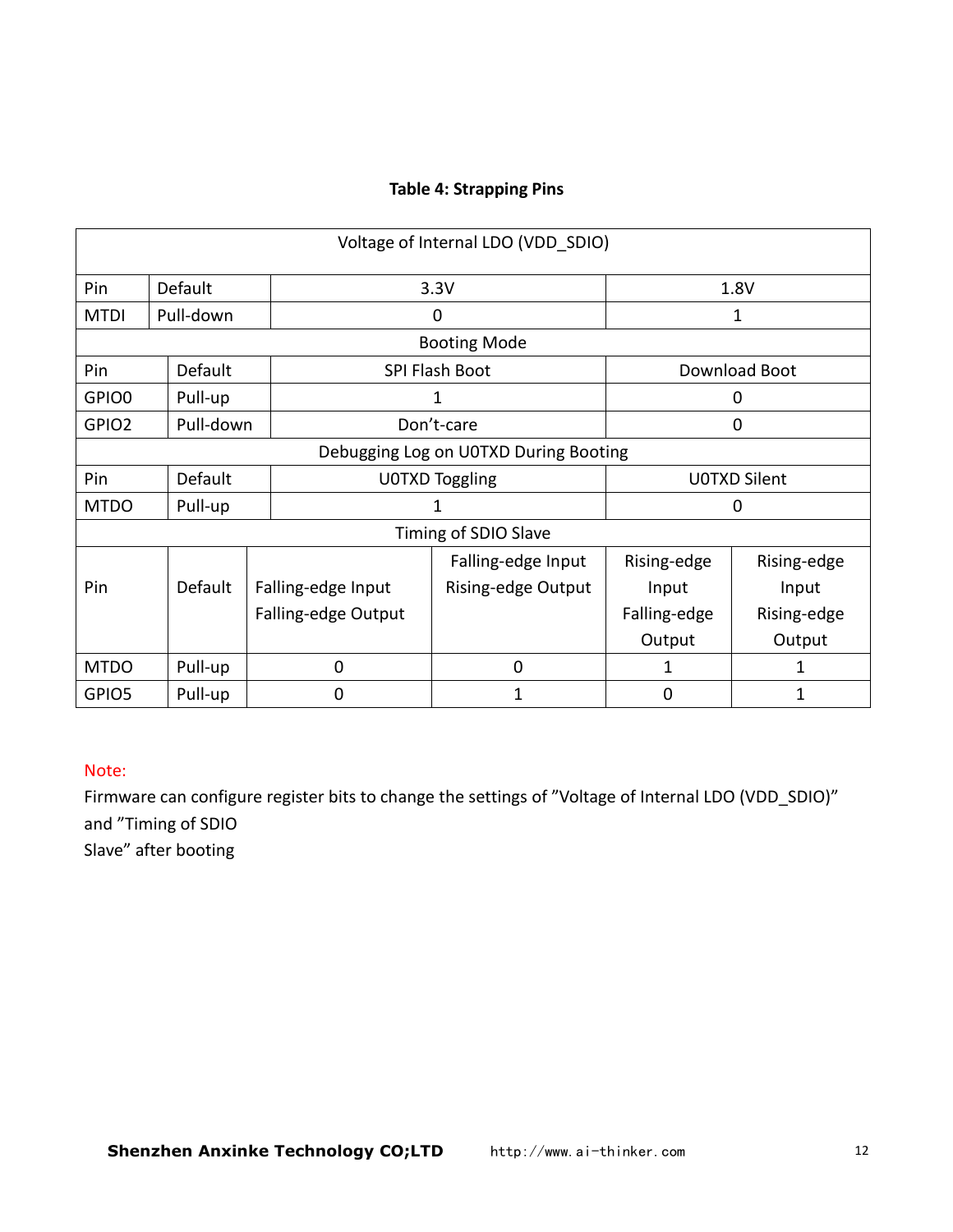# <span id="page-12-1"></span><span id="page-12-0"></span>3. Functional Description

This chapter describes the modules and functions implemented in ESP-32S

### 3.1 CPU and Internal Memory

ESP32 contains two low-power Xtensa® 32-bit LX6 microprocessors. The internal memory includes:

- 448 KBytes ROM for booting and core functions.
- 520 KBytes on-chip SRAM for data and instruction.

• 8 KBytes SRAM in RTC, which is called RTC SLOW Memory and can be accessed by the co-processor during the Deep-sleep mode.

• 8 KBytes SRAM in RTC, which is called RTC FAST Memory and can be used for data storage and accessed by the main CPU during RTC Boot from the Deep-sleep mode.

• 1 Kbit of EFUSE, of which 256 bits are used for the system (MAC address and chip configuration) and the remaining 768 bits are reserved for customer applications, including Flash-Encryption and Chip-ID.

### 3.2 External Flash and SRAM

ESP32 supports 4 x 16 MBytes of external QSPI flash and SRAM with hardware encryption based on AES to protect developer's programs and data.

ESP32 accesses external QSPI flash and SRAM by the high-speed caches. Up to 16 MBytes of external flash are memory mapped into the CPU code space, supporting 8, 16 and 32-bit access. Code execution is supported. Up to 8 MBytes of external SRAM are memory mapped into the CPU data space,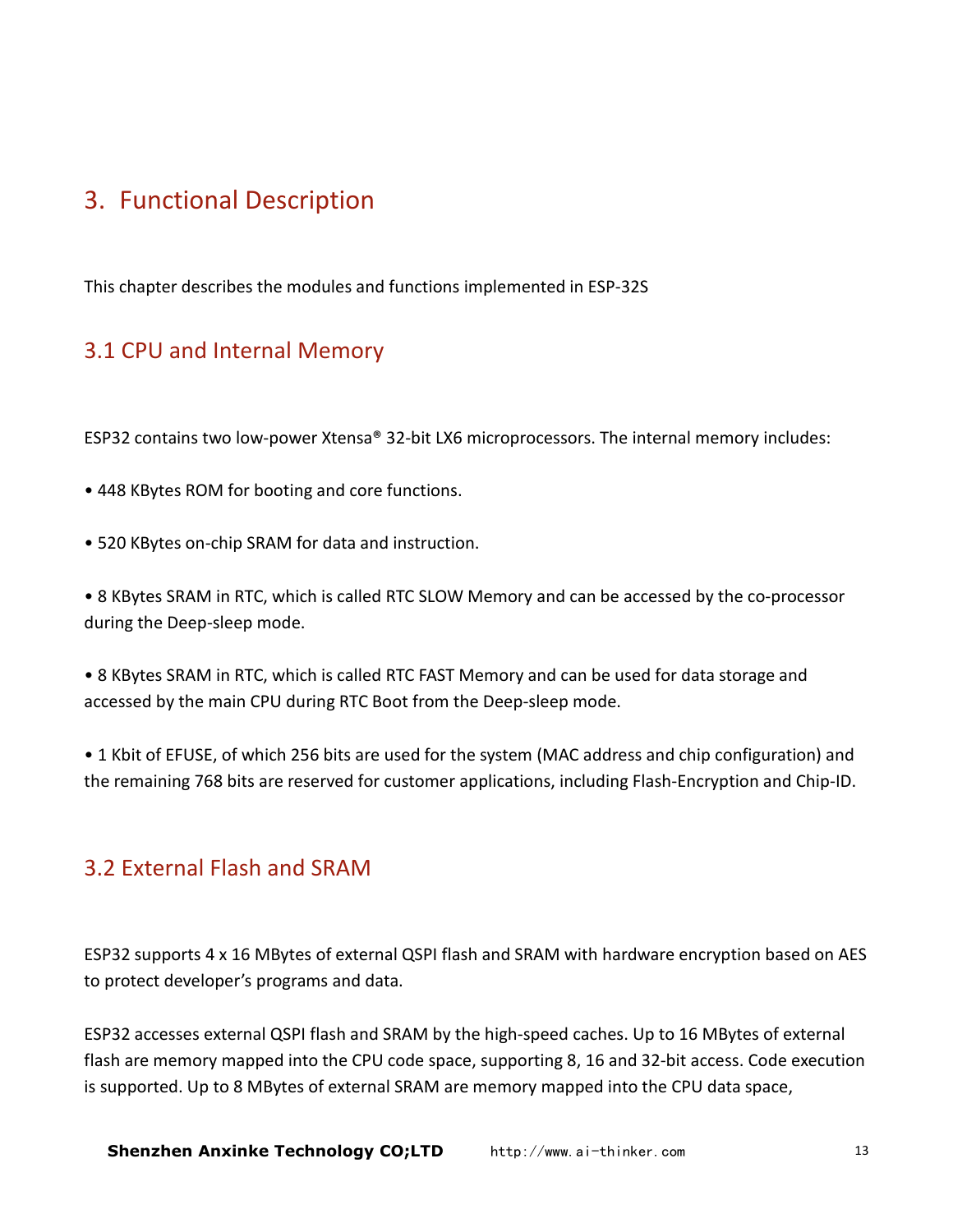<span id="page-13-0"></span>supporting 8, 16 and 32-bit access. Data read is supported on the flash and SRAM. Data write is supported on the SRAM.

### 3.3 Crystal Oscillators

The frequencies of the main crystal oscillator supported include 40 MHz, 26 MHz and 24 MHz. The accuracy of crystal oscillators applied should be ±10 PPM, and the operating temperature range -40°C to 85°C.

When using the downloading tools, remember to select the right crystal oscillator type. In circuit design, capacitors C1 and C2 that connect to the earth, are added to the input and output terminals of the crystal oscillator respectively.The values of the two capacitors can be flexible, ranging from 6 pF to 22 pF. However, the specific capacitive values of C1 and C2 depend on further testing and adjustment of the overall performance of the whole circuit. Normally, the capacitive values of C1 and C2 are within 10 pF if the crystal oscillator frequency is 26 MHz, while 10 pF<C1 and C2<22 pF if the crystal oscillator frequency is 40 MHz.

The frequency of the RTC crystal oscillator is typically 32 kHz or 32.768 kHz. The accuracy can be out of the range of ±20 PPM, since the internal calibration is applied to correct the frequency offset. When the chip operates in low power modes, the application chooses the external low speed (32 kHz) crystal clock rather than the internal RC oscillators to achieve the accurate wakeup time.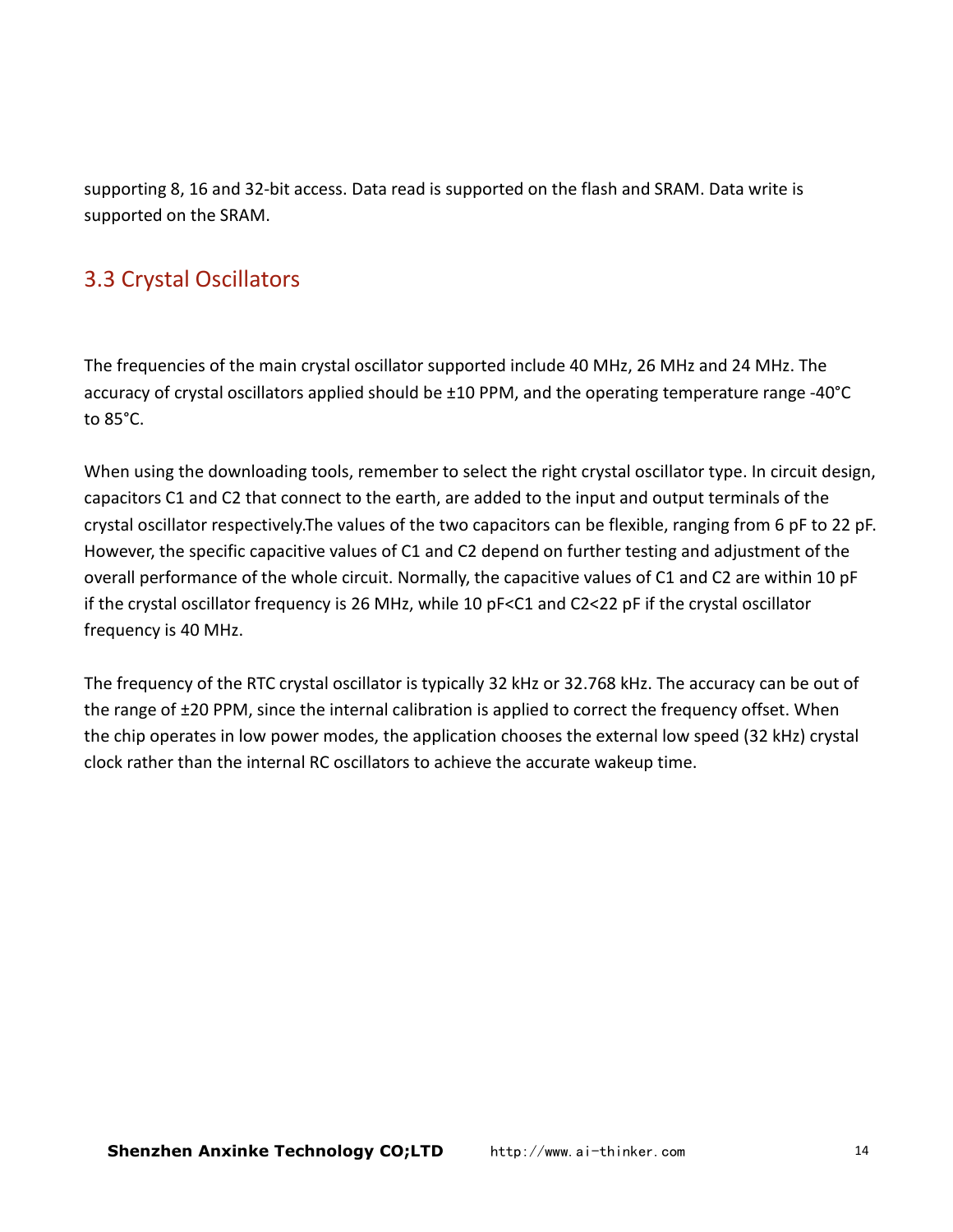### <span id="page-14-0"></span>3.4 Power Consumption

With the advanced power management technology, ESP32 can switch between different power modes as follows:

#### • Power mode

– Active mode: chip radio is powered on. The chip can receive, transmit, or listen.

– Modem-sleep mode: the CPU is operational and the clock is configurable. Wi-Fi / Bluetooth baseband and radio are disabled.

– Light-sleep mode: the CPU is paused. The RTC and ULP-coprocessor are running. Any wake-up events (MAC, host, RTC timer, or external interrupts) will wake up the chip.

– Deep-sleep mode: Only RTC is powered on. Wi-Fi and Bluetooth connection data are stored in RTC memory. The ULP-coprocessor can work.

– Hibernation mode: The internal 8MHz oscillator and ULP-coprocessor are disabled. The RTC recovery memory are power-down. Only one RTC timer on the slow clock and some RTC GPIOs are active. The RTC timer or the RTC GPIOs can wake up the chip from the Hibernation mode.

#### • Sleep Pattern

– Association sleep pattern: The power mode switches between the active mode and Modemsleep/Lightsleep mode during this sleep pattern. The CPU, Wi-Fi, Bluetooth, and radio wake up at predetermined intervals to keep Wi-Fi / BT connections alive.

– ULP sensor-monitored pattern: The main CPU is in the Deep-sleep mode. The ULP co-processor does sensor measurements and wakes up the main system, based on the measured data from sensors. The power consumption varies with different power modes/sleep patterns and work status of functional modules(see Table 5).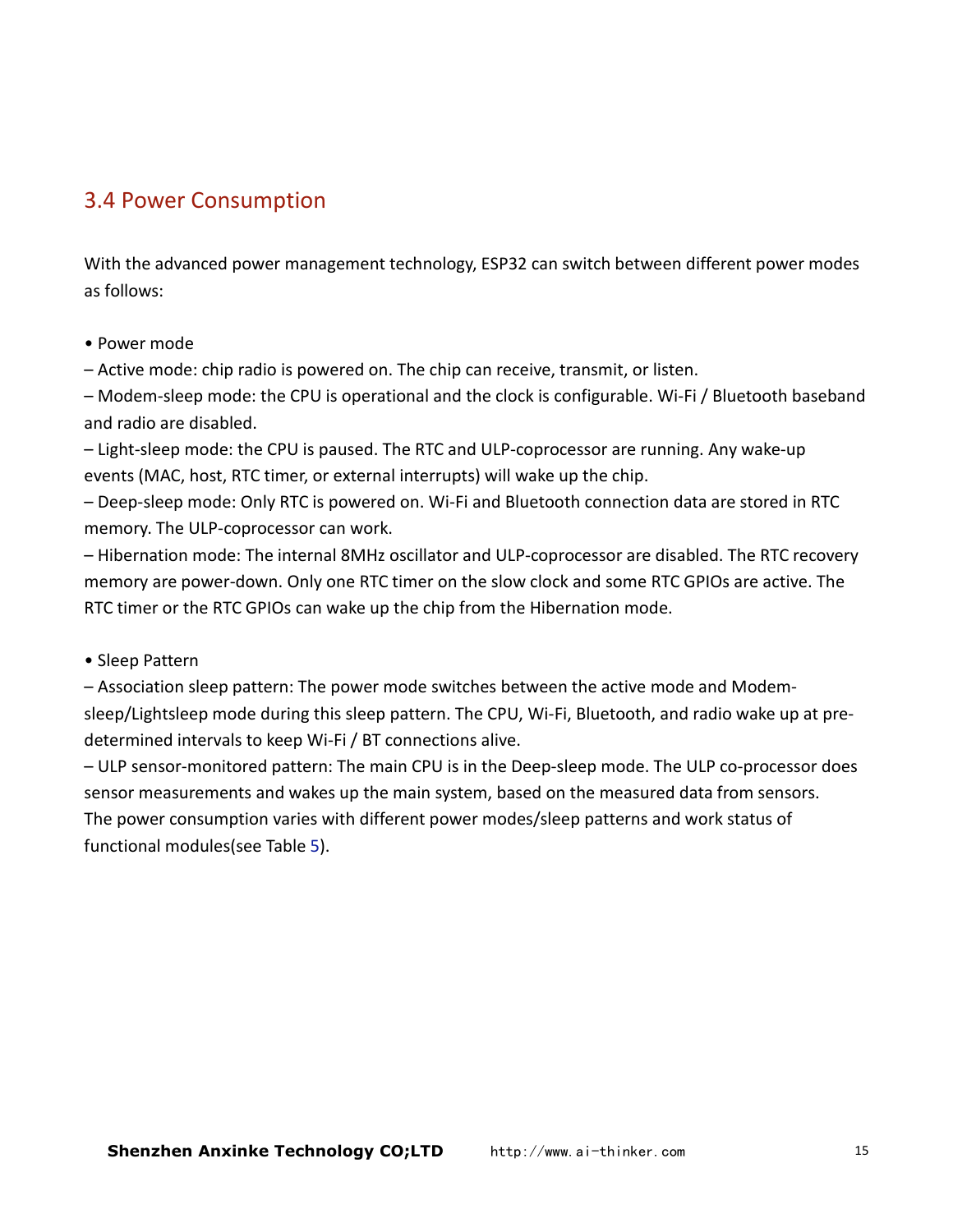#### **Table 5: Power Consumption byPower Modes**

| Power mode               | Comment                          | Power consumption         |
|--------------------------|----------------------------------|---------------------------|
| Active mode (RF working) | Wi-Fi Tx packet 13 dBm $\sim$ 21 | $160 \approx 260$ mA      |
|                          | dBm                              |                           |
|                          | Wi-Fi / BT Tx packet 0 dBm       | 120 mA                    |
|                          | Wi-Fi / BT Rx and listening      | $80 \approx 90$ mA        |
|                          | Association sleep pattern (by    | 0.9 mA@DTIM3, 1.2         |
|                          | Lightsleep)                      | mA@DTIM1                  |
| Modem-sleep mode         |                                  | Max speed: 20 mA          |
|                          | The CPU is powered               | Normal: $5 \approx 10$ mA |
|                          | on.                              | Slow speed: 3 mA          |
| Light-sleep mode         |                                  | 0.8 <sub>m</sub> A        |
| Deep-sleep mode          | The ULP-coprocessor is powered   | $0.15 \text{ mA}$         |
|                          | <b>on</b>                        |                           |
|                          | ULP sensor-monitored pattern     | 25 $\mu$ A @1% duty       |
|                          | RTC timer + RTC memories         | $20 \mu A$                |
| <b>Hibernation mode</b>  | RTC timer only                   | 2.5 $\mu$ A               |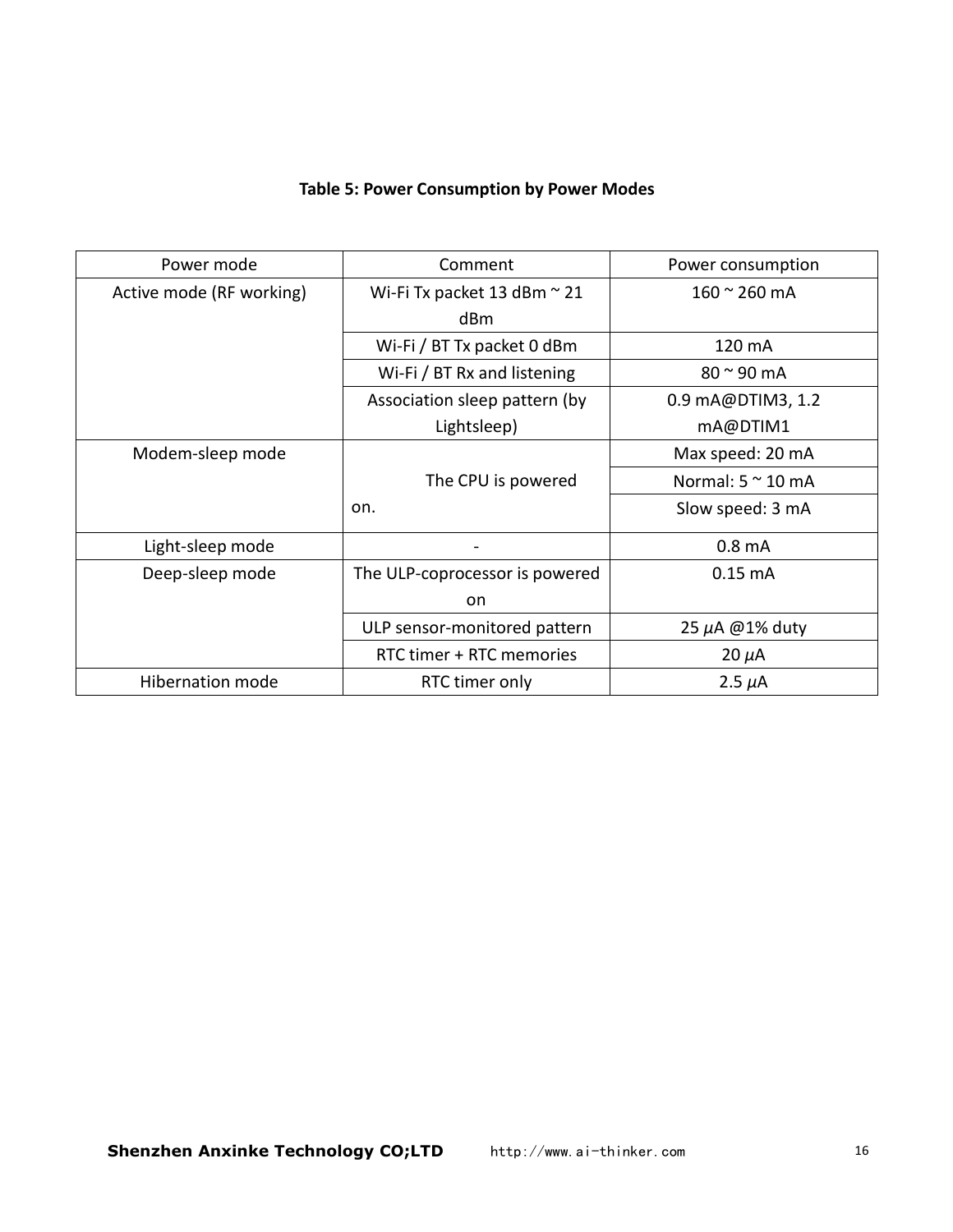# <span id="page-16-0"></span>**3.5 Peripheral Interface Description**

| Interface              | <b>Signal</b>      | Pin             | <b>Function</b>                   |  |
|------------------------|--------------------|-----------------|-----------------------------------|--|
|                        | ADCI_CHO           | SENSOR_VP       |                                   |  |
|                        | ADC1_CH3           | SENSOR_VN       |                                   |  |
|                        | ADC1_CH4           | 1032            |                                   |  |
|                        | ADC1_CH5           | <b>IO33</b>     |                                   |  |
|                        | ADC1_CH6           | 1034            |                                   |  |
|                        | ADC1_CH7           | <b>IO35</b>     |                                   |  |
|                        | ADC2_CH0           | <b>IO4</b>      |                                   |  |
|                        | ADC2_CH1           | IO <sub>0</sub> |                                   |  |
| <b>ADC</b>             | ADC2_CH2           | 102             |                                   |  |
|                        | ADC2_CH3           | <b>IO15</b>     | Two 12-bit SAR ADCs               |  |
|                        | ADC2_CH4           | <b>IO13</b>     |                                   |  |
|                        | ADC2_CH5           | 1012            |                                   |  |
|                        | ADC2_CH6           | <b>IO14</b>     |                                   |  |
|                        | ADC2_CH7           | <b>IO27</b>     |                                   |  |
|                        | ADC2_CH8           | <b>IO25</b>     |                                   |  |
|                        | ADC2_CH9           | <b>IO26</b>     |                                   |  |
|                        | SENSOR_VP          | 1036            | Provides about 60dB gain by using |  |
| <b>Ultra Low Noise</b> | SENSOR_VN          | 1039            | large                             |  |
| Analog Pre-Amplifier   |                    |                 | capacitors on PCB                 |  |
| <b>DAC</b>             | $DAC_1$            | <b>IO25</b>     | Two 8-bit DACs                    |  |
|                        | DAC-2              | <b>IO26</b>     |                                   |  |
| <b>Touch Sensor</b>    | TOUCH <sub>0</sub> | <b>IO4</b>      | Capacitive touch sensors          |  |
|                        | TOUCH1             | IO <sub>0</sub> |                                   |  |
|                        | TOUCH <sub>2</sub> | 102             |                                   |  |
|                        | TOUCH3             | 1015            |                                   |  |
|                        | TOUCH4             | <b>IO13</b>     |                                   |  |
|                        | TOUCH5             | 1012            |                                   |  |
|                        | TOUCH <sub>6</sub> | <b>IO14</b>     |                                   |  |
|                        | TOUCH7             | <b>IO27</b>     |                                   |  |

#### **Table 6: Interface Description**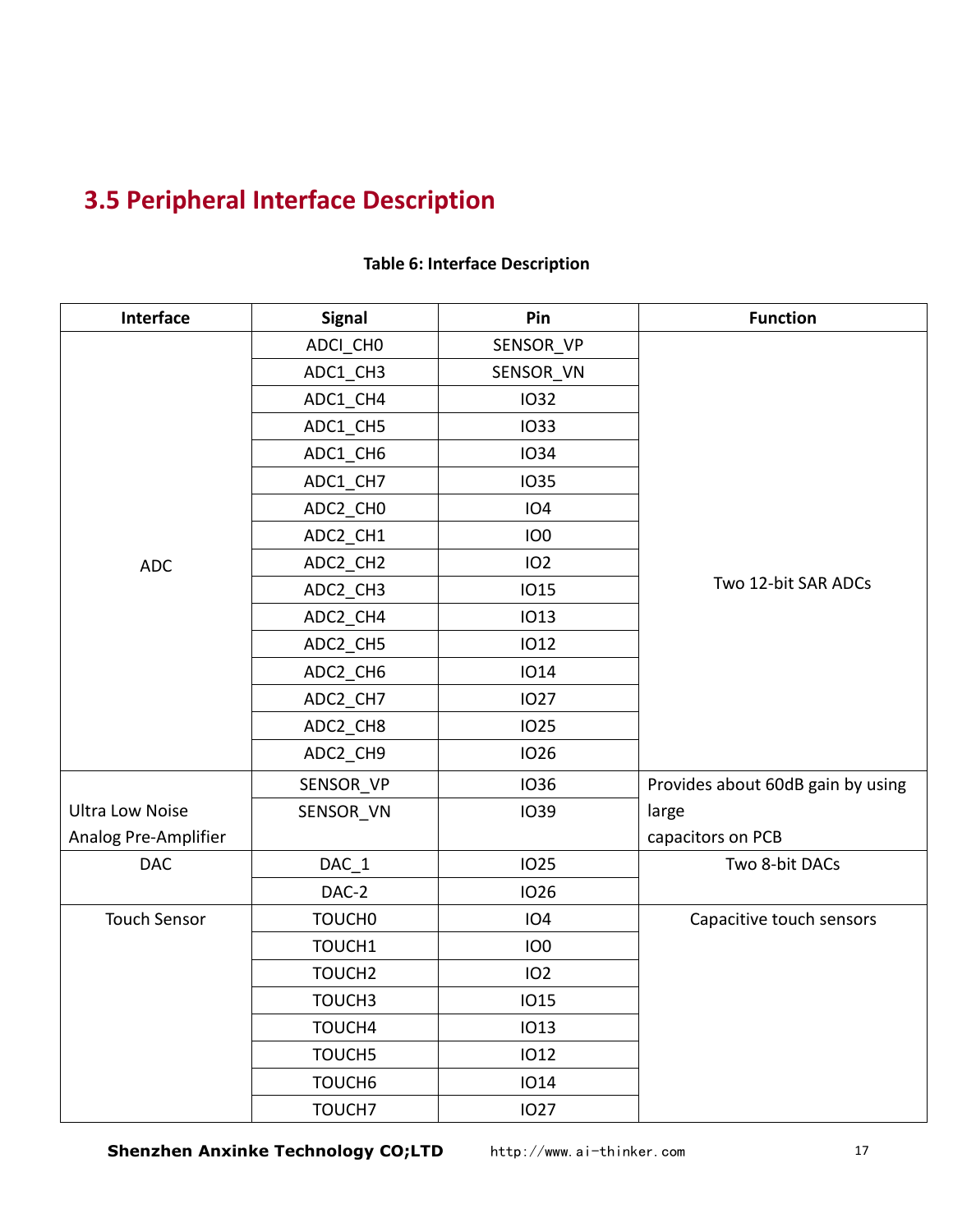|                       | TOUCH <sub>8</sub> | 1033            |                               |
|-----------------------|--------------------|-----------------|-------------------------------|
|                       | TOUCH <sub>9</sub> | 1032            |                               |
| SD / SDIO / MMC       | HS2 CLK            | <b>MTMS</b>     |                               |
| <b>Host Controlle</b> | HS2 CMD            | <b>MTDO</b>     |                               |
|                       | HS2 DATA0          | IO <sub>2</sub> |                               |
|                       | HS2 DATA1          | IO <sub>4</sub> |                               |
|                       | HS2 DATA2          | <b>MTDI</b>     | Supports SD memory card V3.01 |
|                       | HS2 DATA3          | <b>MTCK</b>     | standard                      |

| Interface   | <b>Signal</b>      | Pin       | <b>Function</b>                 |
|-------------|--------------------|-----------|---------------------------------|
| Motor PWM   | PWM0_OUT0~2        | Any GPIO  | Three channels of 16-bit timers |
|             | PWM1 OUT IN0~2     |           | generate                        |
|             | PWM0_FLT_IN0~2     |           | PWM waveforms; each has a       |
|             | PWM1 FLT IN0~2     |           | pair of                         |
|             | PWM0_CAP_IN0~2     |           | output signals. Three fault     |
|             | PWM1_CAP_IN0~2     |           | detection                       |
|             | PWM0_SYNC_IN0~2    |           | signals. Three even capture     |
|             | PWM1 SYNC IN0~2    |           | signals. Three sync signals.    |
| LED PWM     | ledc_hs_sig_out0~7 | Any GPIO  | 16 independent channels         |
|             | ledc Is sig out0~7 |           | @80MHz                          |
|             |                    |           | clock/RTC CLK. Duty accuracy:   |
|             |                    |           | 16bits                          |
| <b>UART</b> | U0RXD in           | U2RTS out | Two UART devices with           |
|             | UOCTS in           |           | hardware                        |
|             | UODSR in           |           | flow-control and DMA            |
|             | U0TXD_out          |           |                                 |
|             | U0RTS_out          |           |                                 |
|             | U0DTR out          |           |                                 |
|             | U1RXD in           |           |                                 |
|             | U1CTS_in           |           |                                 |
|             | U1TXD out          |           |                                 |
|             | U1RTS out          |           |                                 |
|             | U2RXD_in           |           |                                 |
|             | U2CTS_in           |           |                                 |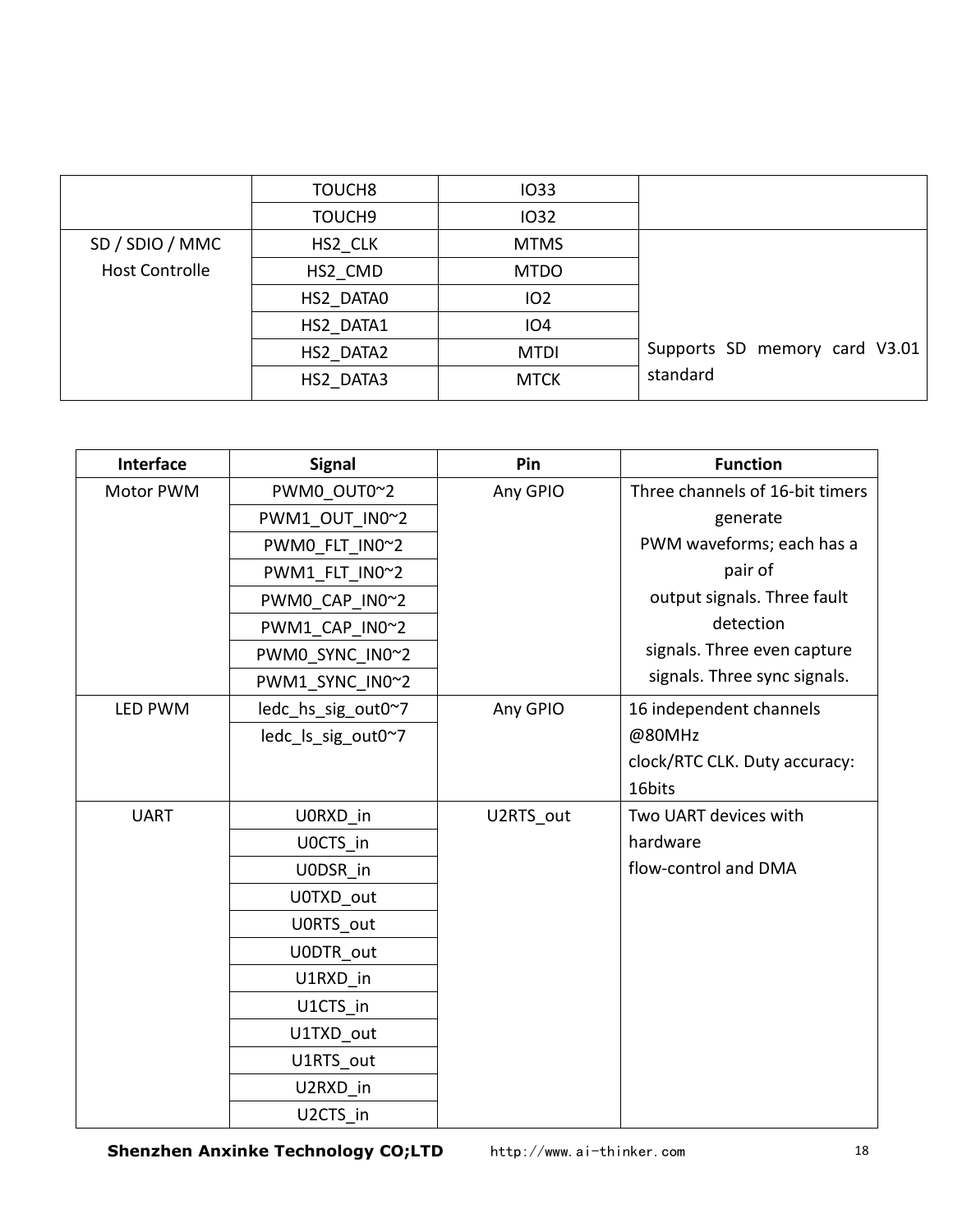|     | U2TXD_out       |          |                             |
|-----|-----------------|----------|-----------------------------|
|     |                 |          |                             |
|     | U2RTS out       |          |                             |
| 12C | I2CEXTO SCL in  | Any GPIO | Two I2C devices in slave or |
|     | I2CEXTO SDA in  |          | master modes                |
|     | I2CEXT1 SCL in  |          |                             |
|     | I2CEXT1 SDA in  |          |                             |
|     | I2CEXTO SCL out |          |                             |
|     | I2CEXTO SDA out |          |                             |
|     | I2CEXT1 SCL out |          |                             |
|     | I2CEXT1 SDA out |          |                             |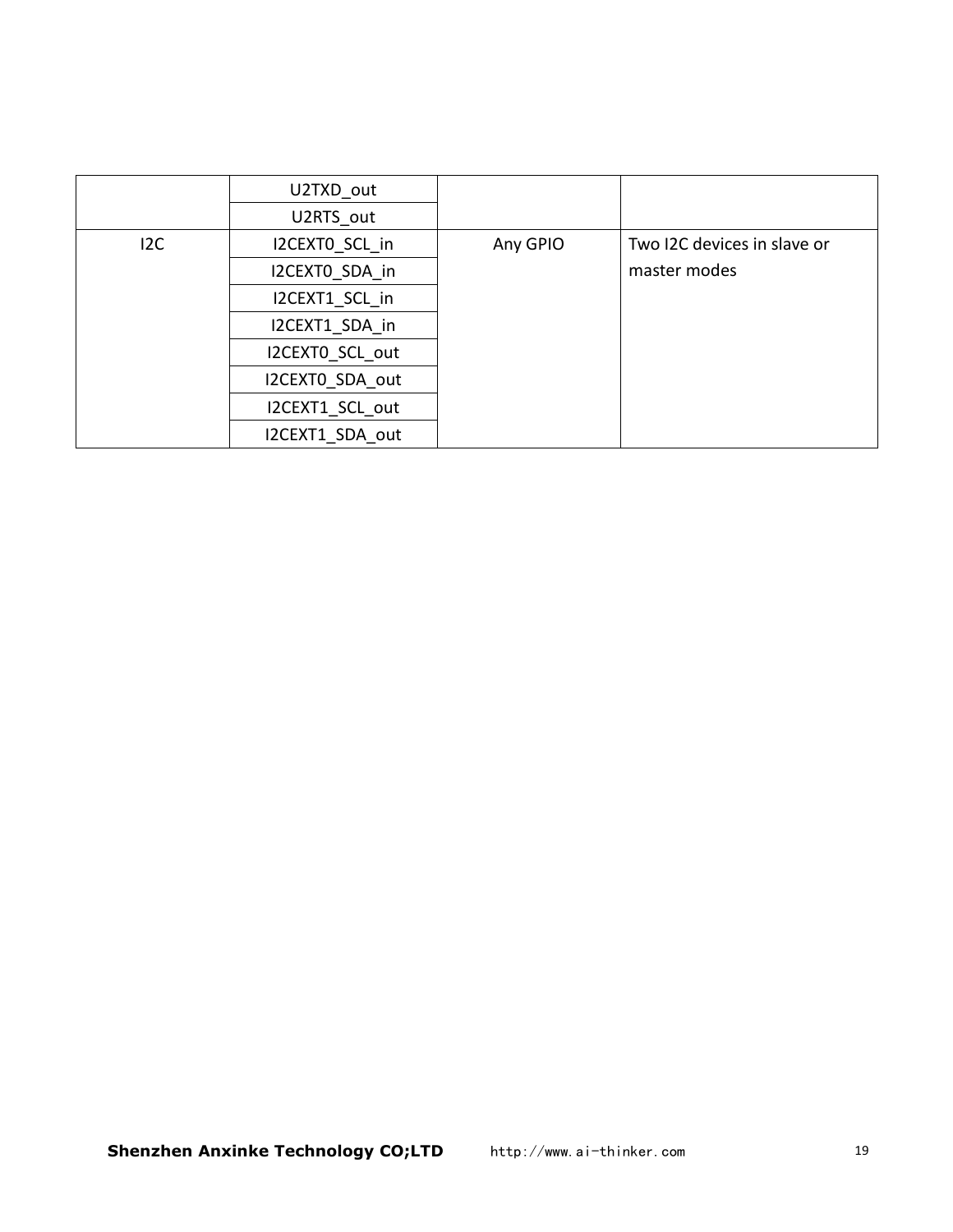| Interface  | Signal            | Pin      | Function                             |
|------------|-------------------|----------|--------------------------------------|
| 125        | I2S0I_DATA_in0~15 | Any GPIO | Stereo input and output from/to the  |
|            | I2S0O_BCK_in      |          | audio                                |
|            | 12S00_WS_in       |          | codec, and parallel LCD data output  |
|            | I2S0I_BCK_in      |          |                                      |
|            | I2S0I_WS_in       |          |                                      |
|            | I2SOI_H_SYNC      |          |                                      |
|            | I2SOI_H_SYNC      |          |                                      |
|            | I2SOI_H_ENABLE    |          |                                      |
|            | I2S0O_BCK_out     |          |                                      |
|            | I2S00_WS_out      |          |                                      |
|            | I2S0I_BCK_out     |          |                                      |
|            | I2S0I_WS_out      |          |                                      |
|            | I2S0O_DATA_out0~  |          |                                      |
|            | 23                |          |                                      |
|            | I2S1I_DATA_in0~15 |          |                                      |
|            | I2S1O_BCK_in      |          |                                      |
|            | I2S10_WS_in       |          |                                      |
|            | I2S1I_BCK_in      |          |                                      |
|            | I2S1I_WS_in       |          |                                      |
|            | I2S1I_H_SYNC      |          |                                      |
|            | I2S1I_V_SYNC      |          |                                      |
|            | I2S1I_H_ENABLE    |          |                                      |
|            | I2S1O_BCK_out     |          |                                      |
|            | I2S1O_WS_out      |          |                                      |
|            | I2S1I_BCK_out     |          |                                      |
|            | I2S1I_WS_out      |          |                                      |
|            | I2S1O_DATA_out0~  |          |                                      |
|            | 23                |          |                                      |
| Remote     | RMT_SIG_IN0~7     | Any GPIO | Eight channels of IR transmitter and |
| Controller | RMT_SIG_OUT0~7    |          | receiver for various waveforms       |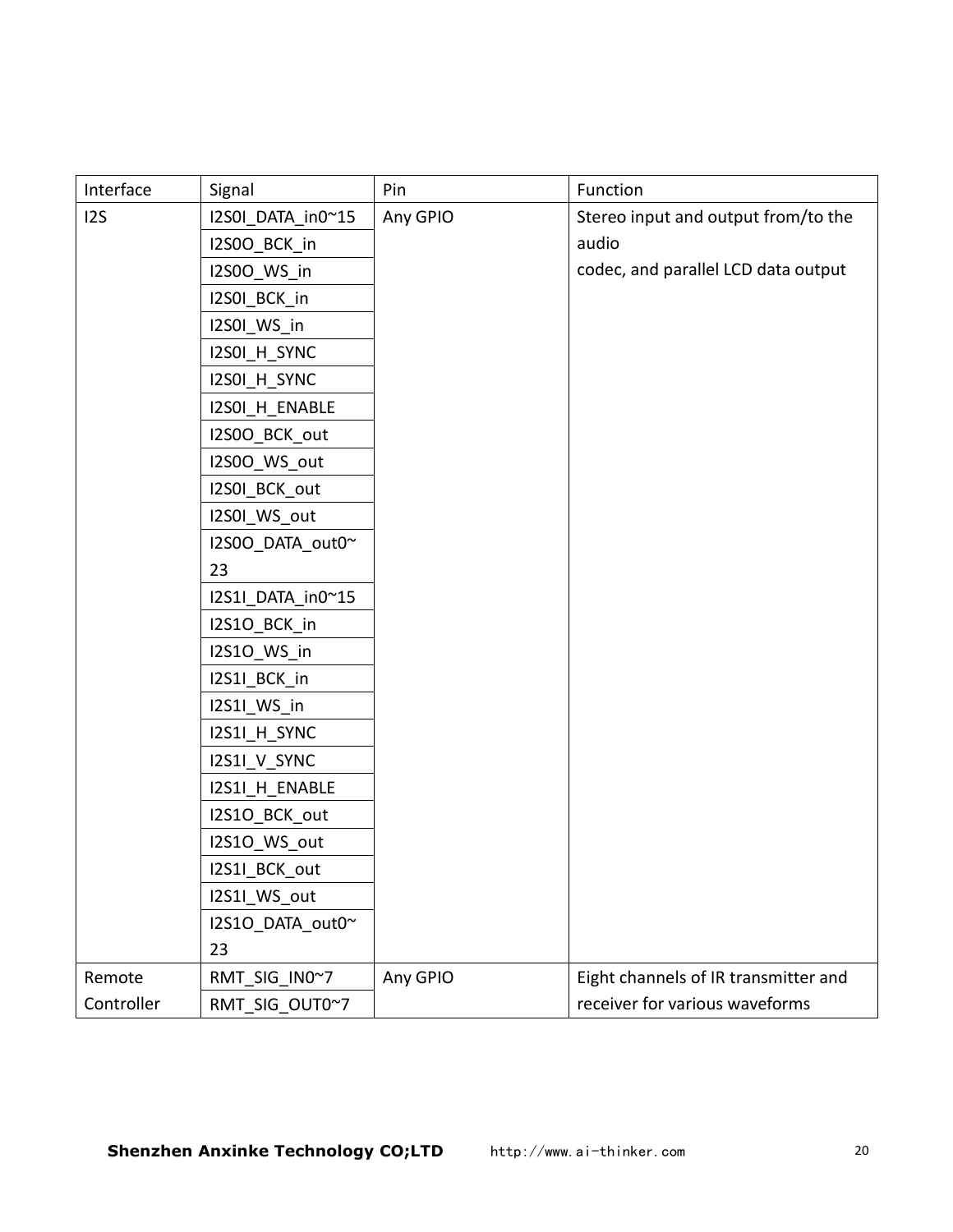| Interface              | <b>Signal</b>      | Pin             | <b>Function</b>                            |
|------------------------|--------------------|-----------------|--------------------------------------------|
| Parallel QSPI          | <b>SPIHD</b>       | SHD/SD2         | Supports Standard SPI, Dual SPI, and       |
|                        | <b>SPIWP</b>       | SWP/SD3         | Quad SPI that can be connected to the      |
|                        | SPICS <sub>0</sub> | SCS/CMD         | external flash and SRAM                    |
|                        | <b>SPICLK</b>      | SCK/CLK         |                                            |
|                        | <b>SPIQ</b>        | SDO/SD0         |                                            |
|                        | SPID               | SDI/SD1         |                                            |
|                        | <b>HSPICLK</b>     | <b>IO14</b>     |                                            |
|                        | <b>HSPICSO</b>     | <b>IO15</b>     |                                            |
|                        | <b>HSPIQ</b>       | <b>IO12</b>     |                                            |
|                        | <b>HSPID</b>       | <b>IO13</b>     |                                            |
|                        | <b>HSPIHD</b>      | <b>IO4</b>      |                                            |
|                        | <b>HSPIWP</b>      | 102             |                                            |
|                        | <b>VSPICLK</b>     | <b>IO18</b>     |                                            |
|                        | <b>VSPICSO</b>     | IO <sub>5</sub> |                                            |
|                        | <b>VSPIQ</b>       | <b>IO19</b>     |                                            |
|                        | <b>VSPID</b>       | <b>IO23</b>     |                                            |
|                        | <b>VSPIHD</b>      | <b>IO21</b>     |                                            |
|                        | <b>VSPIWP</b>      | <b>IO22</b>     |                                            |
| <b>General Purpose</b> | HSPIQ in/ out      |                 | Standard SPI consists of clock,            |
| <b>SPI</b>             | HSPID_in/_out      |                 | chip-select, MOSI and MISO. These SPIs     |
|                        | HSPICLK in/ out    |                 | can be connected to LCD and other          |
|                        | HSPI CSO in/ out   |                 | external devices. They support the         |
|                        | HSPI CS1 out       |                 | following features:                        |
|                        | HSPI CS2 out       |                 | (a) both master and slave modes;           |
|                        | VSPIQ_in/_out      |                 | (b) 4 sub-modes of the SPI format transfer |
|                        | VSPID_in/_out      |                 | that depend on the clock phase (CPHA)      |
|                        | VSPICLK_in/_out    |                 | and clock polarity (CPOL) control.;        |
|                        | VSPI_CSO_in/_out   |                 | (c) CLK frequencies by a divider;          |
|                        | VSPI_CS1_out       |                 | (d) up to 64byte FIFO and DMA.             |
|                        | VSPI_CS2_out       | Any GPIO        |                                            |
| <b>JTAG</b>            | <b>MTDI</b>        | <b>IO12</b>     |                                            |
|                        | <b>MTCK</b>        | <b>IO13</b>     |                                            |
|                        | <b>MTMS</b>        | <b>IO14</b>     |                                            |

**Shenzhen Anxinke Technology CO;LTD** http://www.ai-thinker.com 21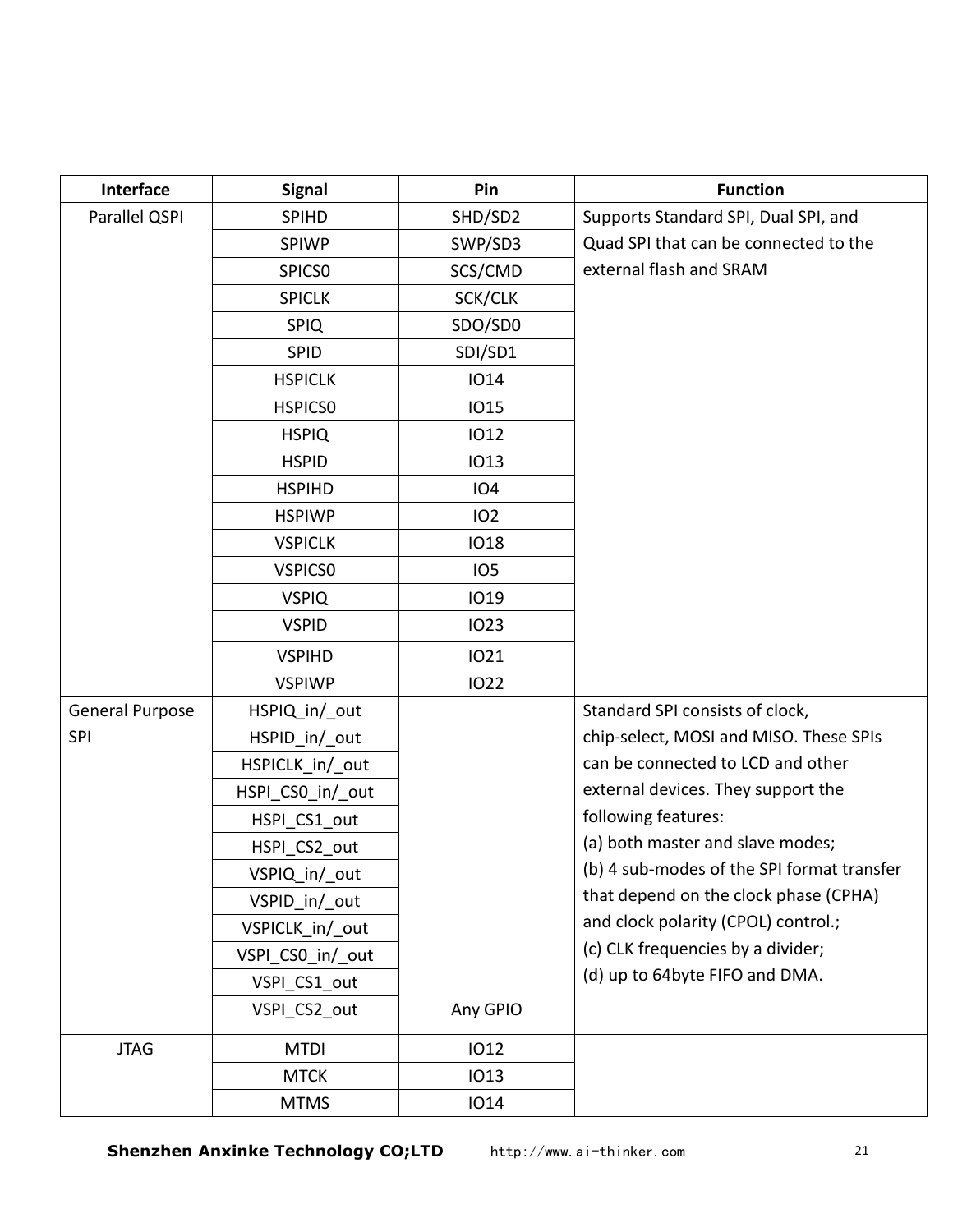| <b>MTDO</b> | <b>IO15</b> | JTAG for software debugging |
|-------------|-------------|-----------------------------|
|             |             |                             |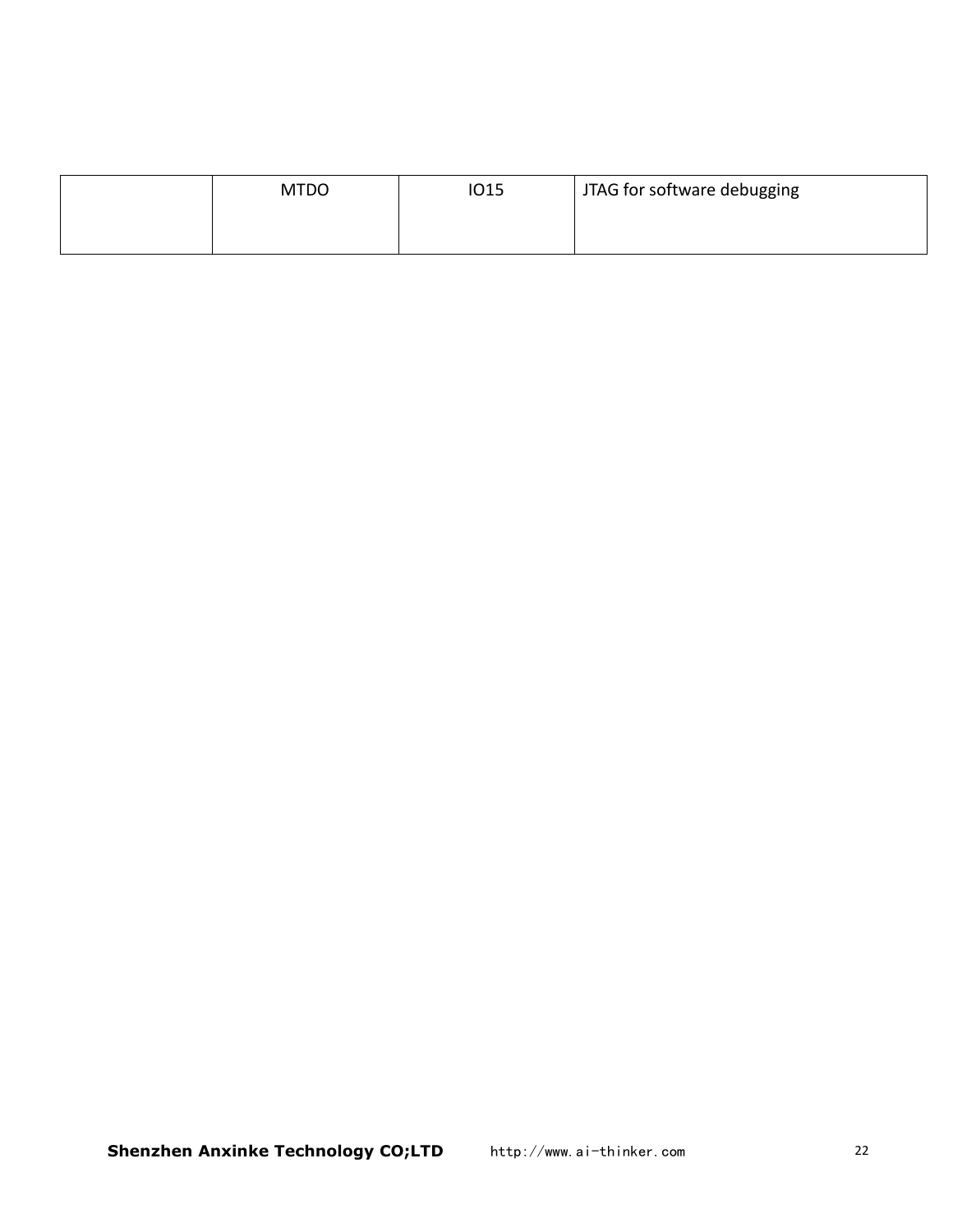| Interface   | <b>Signal</b>    | Pin             | <b>Function</b>                      |
|-------------|------------------|-----------------|--------------------------------------|
|             | SD_CLK           | <b>IO6</b>      | SDIO interface that conforms to the  |
|             | SD_CMD           | <b>IO11</b>     | industry standard SDIO 2.0 card      |
|             | SD_DATA0         | IO <sub>7</sub> | specification.                       |
| SDIO Slave  | SD_DATA1         | IO <sub>8</sub> |                                      |
|             | SD_DATA2         | <b>IO9</b>      |                                      |
|             | SD_DATA3         | <b>IO10</b>     |                                      |
|             | EMAC_TX_CLK      | IO <sub>0</sub> |                                      |
|             | EMAC_RX_CLK      | IO <sub>5</sub> |                                      |
|             | EMAC_TX_EN       | <b>IO21</b>     |                                      |
|             | EMAC_TXD0        | <b>IO19</b>     |                                      |
|             | EMAC_TXD1        | <b>IO22</b>     |                                      |
|             | EMAC_TXD2        | <b>IO14</b>     |                                      |
|             | EMAC_TXD3        | <b>IO12</b>     |                                      |
|             | EMAC_RX_ER       | <b>IO13</b>     |                                      |
|             | EMAC RX DV       | <b>IO27</b>     |                                      |
| <b>EMAC</b> | EMAC_RXD0        | <b>IO25</b>     | Ethernet MAC with MII/RMII interface |
|             | EMAC_RXD1        | <b>IO26</b>     |                                      |
|             | EMAC_RXD2        | <b>TXD</b>      |                                      |
|             | EMAC_RXD3        | <b>IO15</b>     |                                      |
|             | EMAC_CLK_OUT     | <b>IO16</b>     |                                      |
|             | EMAC_CLK_OUT_180 | <b>IO17</b>     |                                      |
|             | EMAC_TX_ER       | <b>IO4</b>      |                                      |
|             | EMAC_MDC_out     | Any GPIO        |                                      |
|             | EMAC_MDI_in      | Any GPIO        |                                      |
|             | EMAC_MDO_out     | Any GPIO        |                                      |
|             | EMAC_CRS_out     | Any GPIO        |                                      |
|             | EMAC_COL_out     | Any GPIO        |                                      |

#### Note:

Functions of Motor PWM, LED PWM, UART, I2C, I2S, general purpose SPI and Remote Controller can be configured to any GPIO.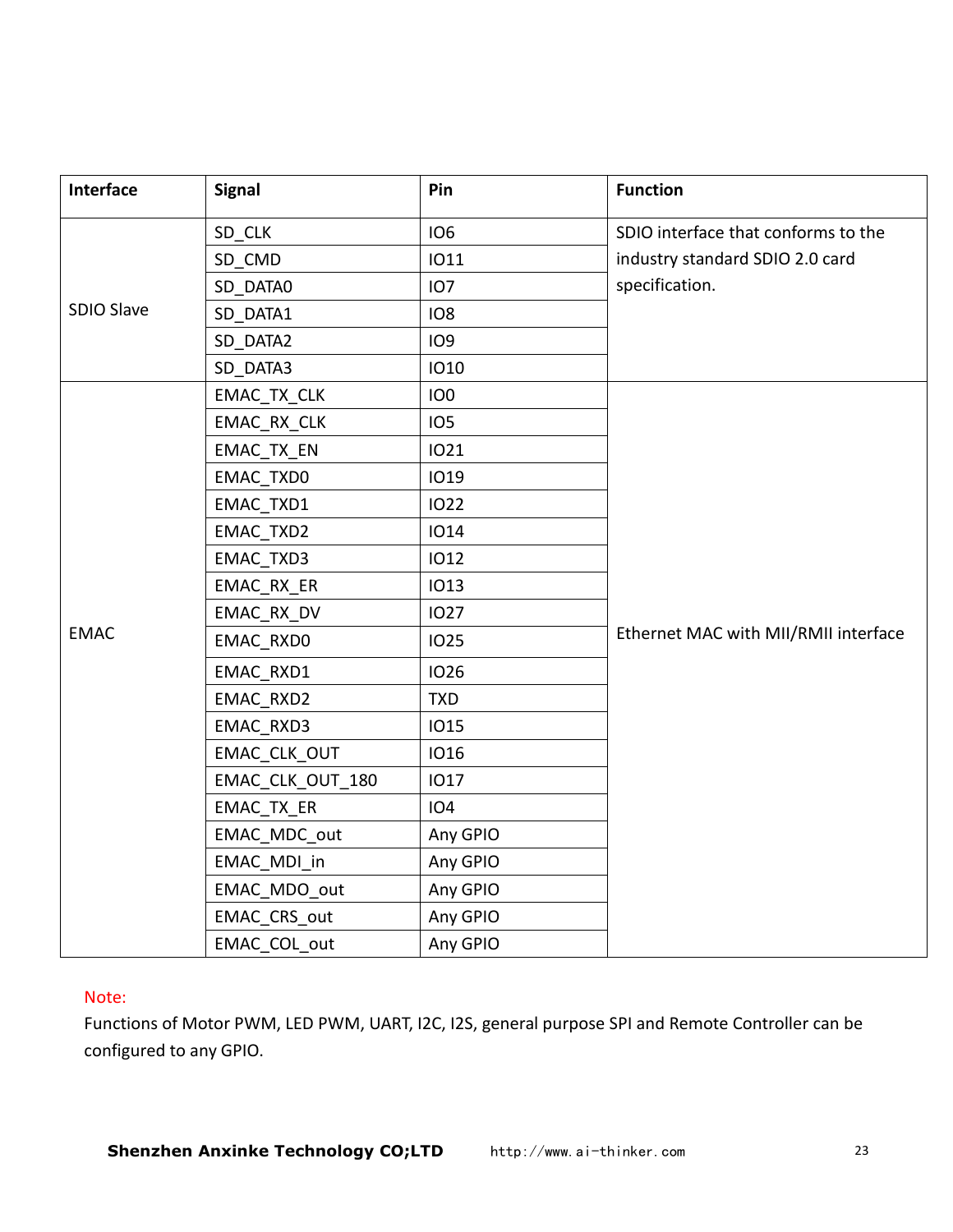# <span id="page-23-1"></span><span id="page-23-0"></span>4. Electrical Characteristics

#### **Note:**

The specifications in this chapter are tested with general condition: VB AT= 3.3V, TA= 27°C, unless **otherwise specified.**

### 4.1 Absolute Maximum Ratings

#### **Table 7: Absolute Maximum Ratings**

| Rating             | Condition        | Value              | Unit                   |
|--------------------|------------------|--------------------|------------------------|
| Storage temperatue |                  | $-40 \approx 85$   | $\mathbin{\circ}$<br>◡ |
| Maximum soldering  |                  | 260                | °C                     |
| temperature        |                  |                    |                        |
| Maximum soldering  | IPC/JEDEC J-STD- | $+2.2$ $\sim$ +3.6 | ν                      |
| temperature        | 020              |                    |                        |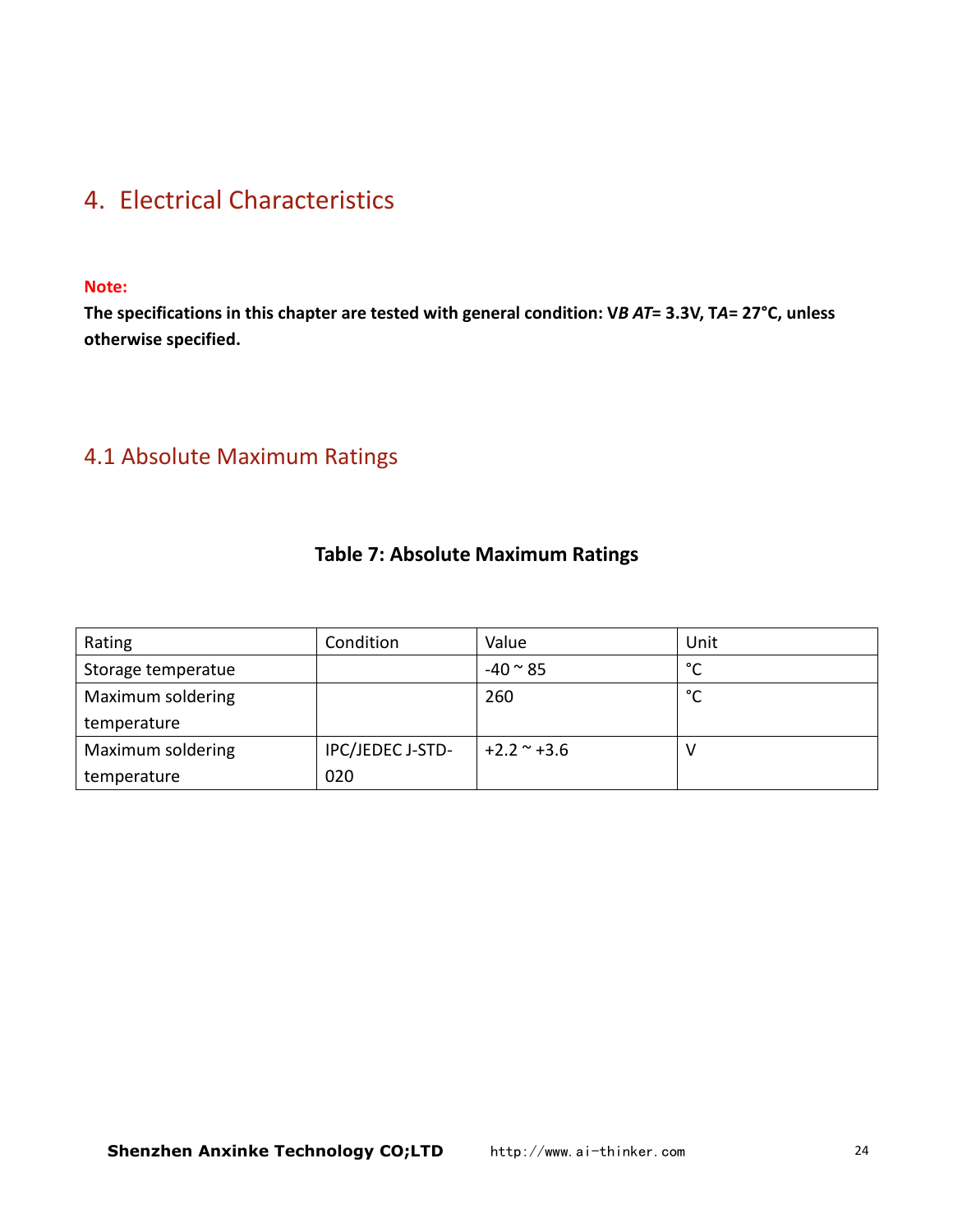# <span id="page-24-0"></span>4.2 Recommended Operating Conditions

#### **Table 8: Recommended Operating Conditions**

| <sup>1</sup> Operating condition | Symbol                   | Min   | Typ | Max | Unit        |
|----------------------------------|--------------------------|-------|-----|-----|-------------|
| Operating                        | $\overline{\phantom{0}}$ | $-40$ | 20  | 85  | $\sim$<br>∼ |
| temperature                      |                          |       |     |     |             |
| Supply voltage                   | VDD                      | L.L   | د.د | 3.6 |             |

# 4.3 Digital Terminal Characteristics

### **Table 9: Digital Terminal Characteristics**

| Terminals              | Symbol           | Min     | Typ                      | Max       | Unit |
|------------------------|------------------|---------|--------------------------|-----------|------|
| Input logic level low  | VI L             | $-0.3$  |                          | 0.25VDD   |      |
| Input logic level high | V <sub>I</sub> H | 0.75VDD | $\overline{\phantom{a}}$ | $VDD+0.3$ |      |
| Output logic level     | VO <sub>L</sub>  | N       |                          | $0.1$ VDD |      |
| low                    |                  |         |                          |           |      |
| Output logic level     | VO <sub>H</sub>  | 0.8VDD  |                          | N         |      |
| high                   |                  |         |                          |           |      |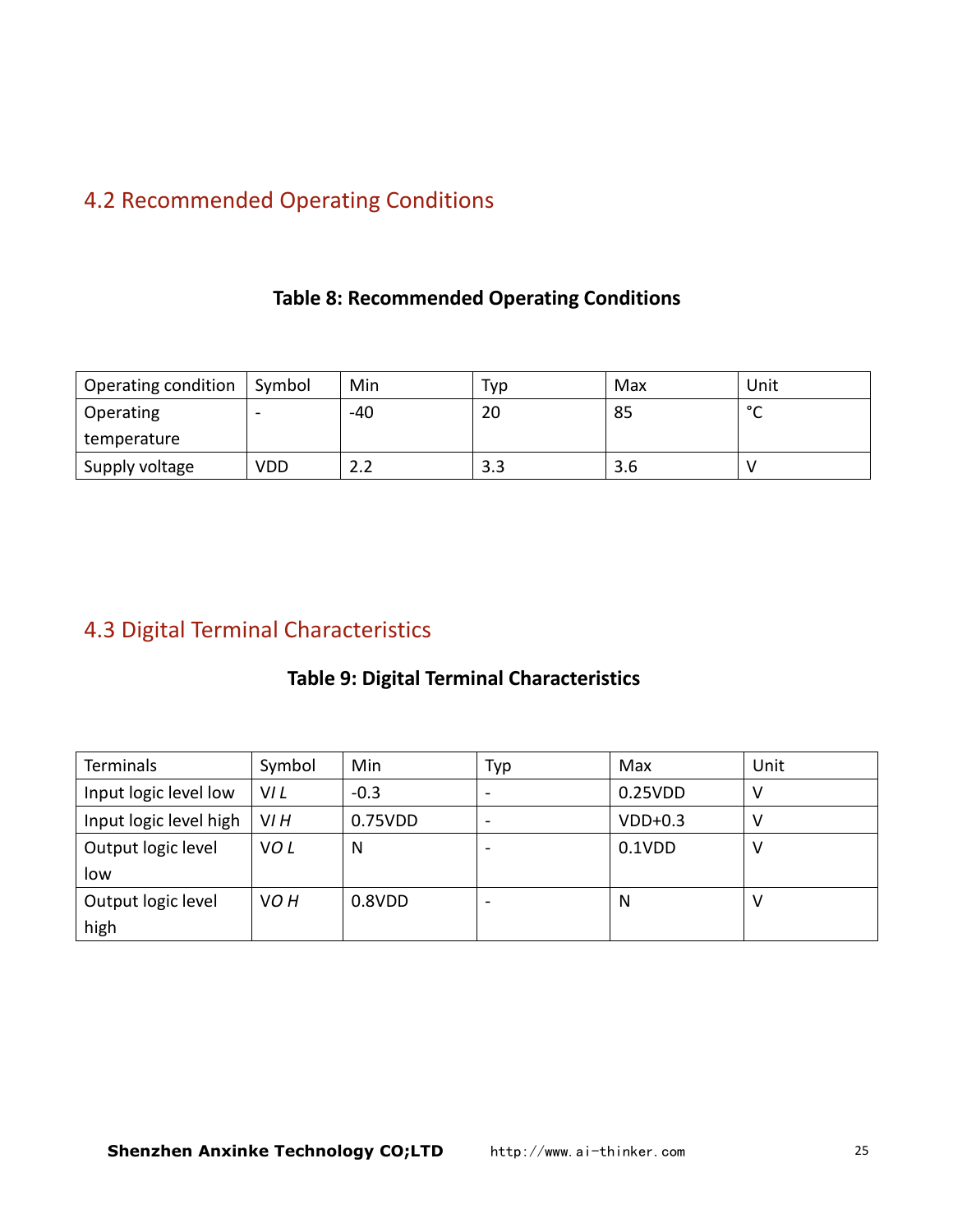### <span id="page-25-0"></span>4.4 Wi-Fi Radio

| Description      | Min                      | Typical                           | Max                      | Unit       |  |  |  |  |
|------------------|--------------------------|-----------------------------------|--------------------------|------------|--|--|--|--|
|                  |                          | <b>General Characteristics</b>    |                          |            |  |  |  |  |
| Input frequency  | 2412                     |                                   | 2484                     | <b>MHz</b> |  |  |  |  |
| Input impedance  | $\blacksquare$           | 50                                | $\blacksquare$           | Ω          |  |  |  |  |
| Input reflection | $\blacksquare$           |                                   | $-10$                    | dB         |  |  |  |  |
| Output power of  | 15.5                     | 16.5                              | 21.5                     | dBm        |  |  |  |  |
| PA               |                          |                                   |                          |            |  |  |  |  |
|                  |                          | Sensitivity                       |                          |            |  |  |  |  |
| DSSS, 1 Mbps     | $\sim$                   | $-98$                             | $\blacksquare$           | dBm        |  |  |  |  |
| CCK, 11 Mbps     | $\blacksquare$           | $-90$                             | $\blacksquare$           | dBm        |  |  |  |  |
| OFDM, 6 Mbps     | $\blacksquare$           | $-93$                             | $\blacksquare$           | dBm        |  |  |  |  |
| OFDM, 54 Mbps    | $\sim$                   | $-75$                             | $\blacksquare$           | dBm        |  |  |  |  |
| HT20, MCS0       | $\overline{\phantom{a}}$ | $-93$                             | $\overline{\phantom{0}}$ | dBm        |  |  |  |  |
| HT20, MCS7       | $\blacksquare$           | $-73$                             | $\blacksquare$           | dBm        |  |  |  |  |
| HT40, MCS0       | $\blacksquare$           | $-90$                             | L,                       | dBm        |  |  |  |  |
| HT40, MCS7       | $\blacksquare$           | $-70$                             | $\overline{a}$           | dBm        |  |  |  |  |
| MCS32            | $\blacksquare$           | $-91$                             | $\blacksquare$           | dBm        |  |  |  |  |
|                  |                          | <b>Adjacent Channel Rejection</b> |                          |            |  |  |  |  |
| OFDM, 6 Mbps     | $\blacksquare$           | 37                                | $\blacksquare$           | dB         |  |  |  |  |
| OFDM, 54 Mbps    |                          | 21                                | $\blacksquare$           | dB         |  |  |  |  |
| HT20, MCS0       | $\blacksquare$           | 37                                | $\overline{\phantom{a}}$ | dB         |  |  |  |  |
| HT20, MCS7-      | $\blacksquare$           | 20                                | $\blacksquare$           | dB         |  |  |  |  |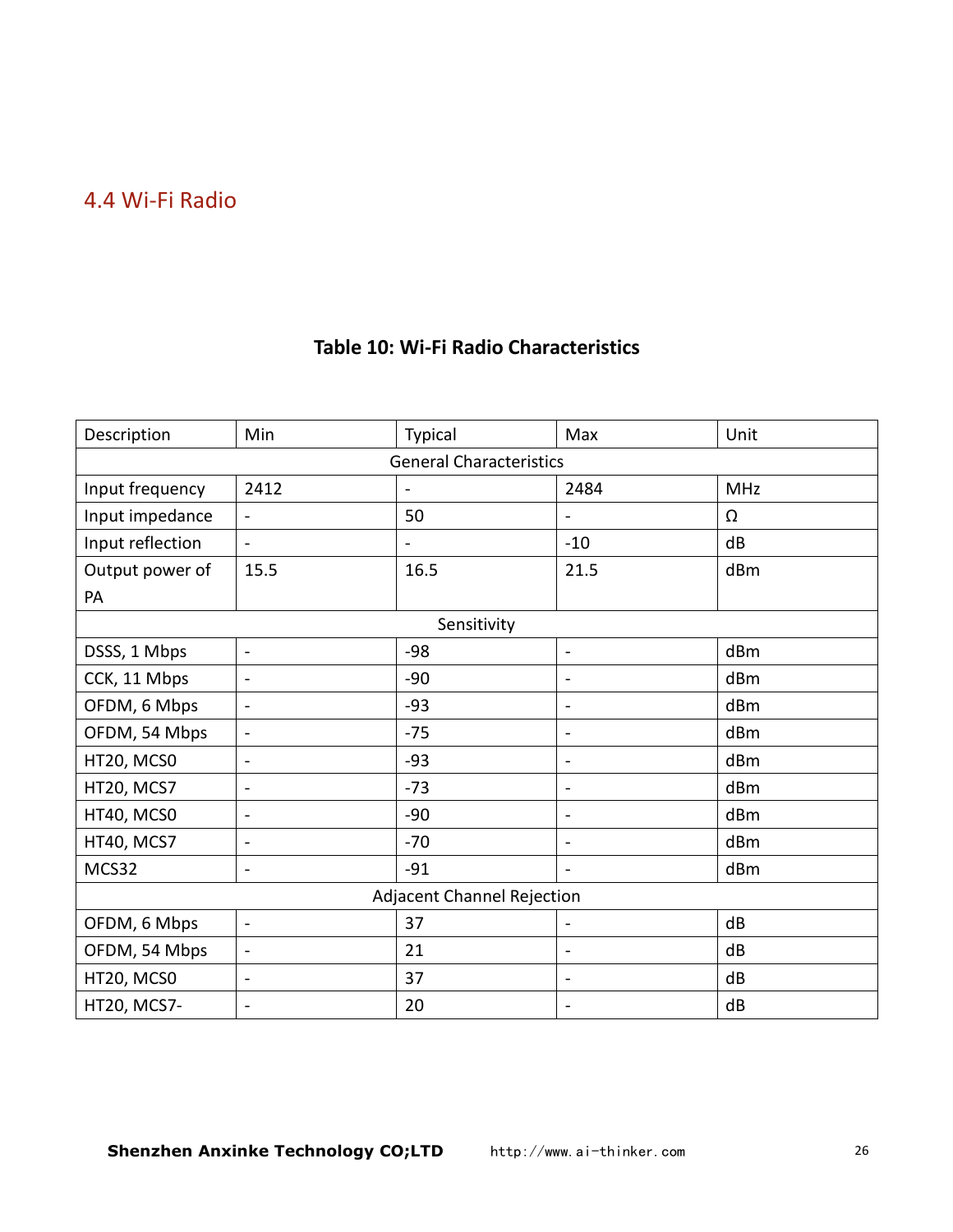# <span id="page-26-0"></span>4.5 Bluetooth LE Radio

### 4.5.1 Receiver

#### **Table 11: Receiver Characteristics - BLE**

| Parameter                        | Condition         | Min            | Typ                          | Max                          | Unit |
|----------------------------------|-------------------|----------------|------------------------------|------------------------------|------|
| Sensitivity @0.1% BER            |                   | $\blacksquare$ | -98                          | $\overline{\phantom{a}}$     | dBm  |
| Sensitivity @0.1% BER            | $\sim$            | $\mathbf{0}$   |                              | $\overline{\phantom{0}}$     | dBm  |
| Co-channel C/I                   |                   | $\blacksquare$ | $+10$                        | $\blacksquare$               | dB   |
| Adjacent channel selectivity C/I | $F = F0 + 1 MHz$  | $\blacksquare$ | $-5$                         | $\overline{\phantom{0}}$     | dB   |
|                                  | $F = F0 - 1 MHz$  | $\sim$         | $-5$                         | $\blacksquare$               | dB   |
|                                  | $F = F0 + 2 MHz$  | $\sim$         | $-25$                        | $\overline{\phantom{a}}$     | dB   |
|                                  | $F = F0 - 2 MHz$  | $\sim$         | $-35$                        | $\overline{\phantom{a}}$     | dB   |
|                                  | $F = F0 + 3 MHz$  | $\blacksquare$ | $-25$                        | $\qquad \qquad \blacksquare$ | dB   |
|                                  | $F = F0 - 3 MHz$  | $\sim$         | $-45$                        | $\blacksquare$               | dB   |
| Out-of-band blocking             | 30 MHz - 2000 MHz | $-10$          | $\qquad \qquad \blacksquare$ | $\overline{\phantom{0}}$     | dBm  |
| performance                      | 2000 MHz - 2400   | $-27$          | $\blacksquare$               | $\overline{\phantom{0}}$     | dBm  |
|                                  | MHz               |                |                              |                              |      |
|                                  | 2500 MHz - 3000   | $-27$          | $\blacksquare$               | $\overline{\phantom{a}}$     | dBm  |
|                                  | <b>MHz</b>        |                |                              |                              |      |
|                                  | 3000 MHz - 12.5   | $-10$          | $\overline{\phantom{a}}$     |                              | dBm  |
|                                  | GHz               |                |                              |                              |      |
| Intermodulation                  |                   | $-26$          | $\blacksquare$               | $\overline{\phantom{0}}$     | dBm  |
|                                  |                   |                |                              |                              |      |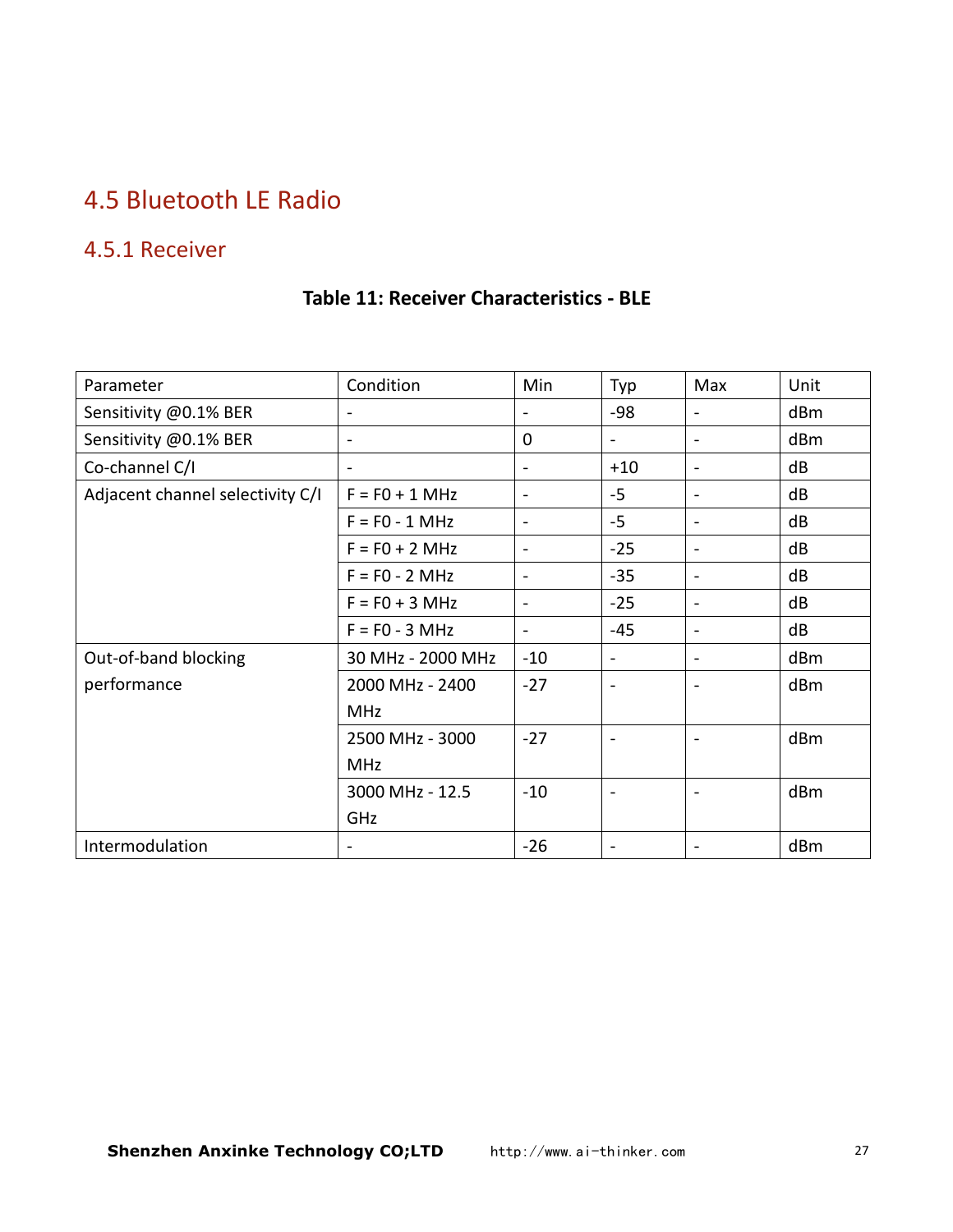### <span id="page-27-0"></span>4.5.2 Transmit

| Parameter                       | Condition          | Min                      | Typ            | Max                      | Unit     |
|---------------------------------|--------------------|--------------------------|----------------|--------------------------|----------|
|                                 |                    |                          |                |                          |          |
| RF transmit power               | $\blacksquare$     |                          | $+7.5$         | $+10$                    | dBm      |
| RF power control range          | $\sim$             |                          | 25             | $\blacksquare$           | dB       |
|                                 | $F = F0 + 1 MHz$   | $\overline{\phantom{a}}$ | $-14.6$        | $\blacksquare$           | dBm      |
|                                 | $F = F0 - 1 MHz$   | $\blacksquare$           | $-12.7$        | $\blacksquare$           | dBm      |
|                                 | $F = F0 + 2 MHz$   | $\blacksquare$           | $-44.3$        | $\blacksquare$           | dBm      |
|                                 | $F = F0 - 2 MHz$   | $\blacksquare$           | $-38.7$        | $\blacksquare$           | dBm      |
| Adjacent channel transmit power | $F = F0 + 3 MHz$   | $\sim$                   | $-49.2$        | $\blacksquare$           | dBm      |
|                                 | $F = F0 - 3 MHz$   | $\overline{\phantom{a}}$ | $-44.7$        | $\blacksquare$           | dBm      |
|                                 | $F = F0 + > 3 MHz$ | $\blacksquare$           | $-50$          | $\blacksquare$           | dBm      |
|                                 | $F = F0 - > 3 MHz$ | $\overline{a}$           | $-50$          | $\overline{\phantom{a}}$ | dBm      |
| $\Delta$ f1avg                  | $\sim$             | $\overline{\phantom{a}}$ | $\sim$         | 265                      | kHz      |
| $\Delta f2$ max                 | $\blacksquare$     | 247                      | $\sim$         | $\blacksquare$           | kHz      |
| ∆f2avg/∆f1avg                   | $\blacksquare$     | $\sim$                   | $-0.92$        | $\blacksquare$           | kHz/50us |
| <b>ICFT</b>                     | $\blacksquare$     | $\sim$                   | $-10$          | $\blacksquare$           | kHz      |
| Drift rate                      | $\sim$             | $\overline{\phantom{a}}$ | 0.7            | $\blacksquare$           |          |
| Drift                           | $\blacksquare$     |                          | $\overline{2}$ | $\overline{a}$           | kHz      |

### **Table 12: Transmit Characteristics - BLE**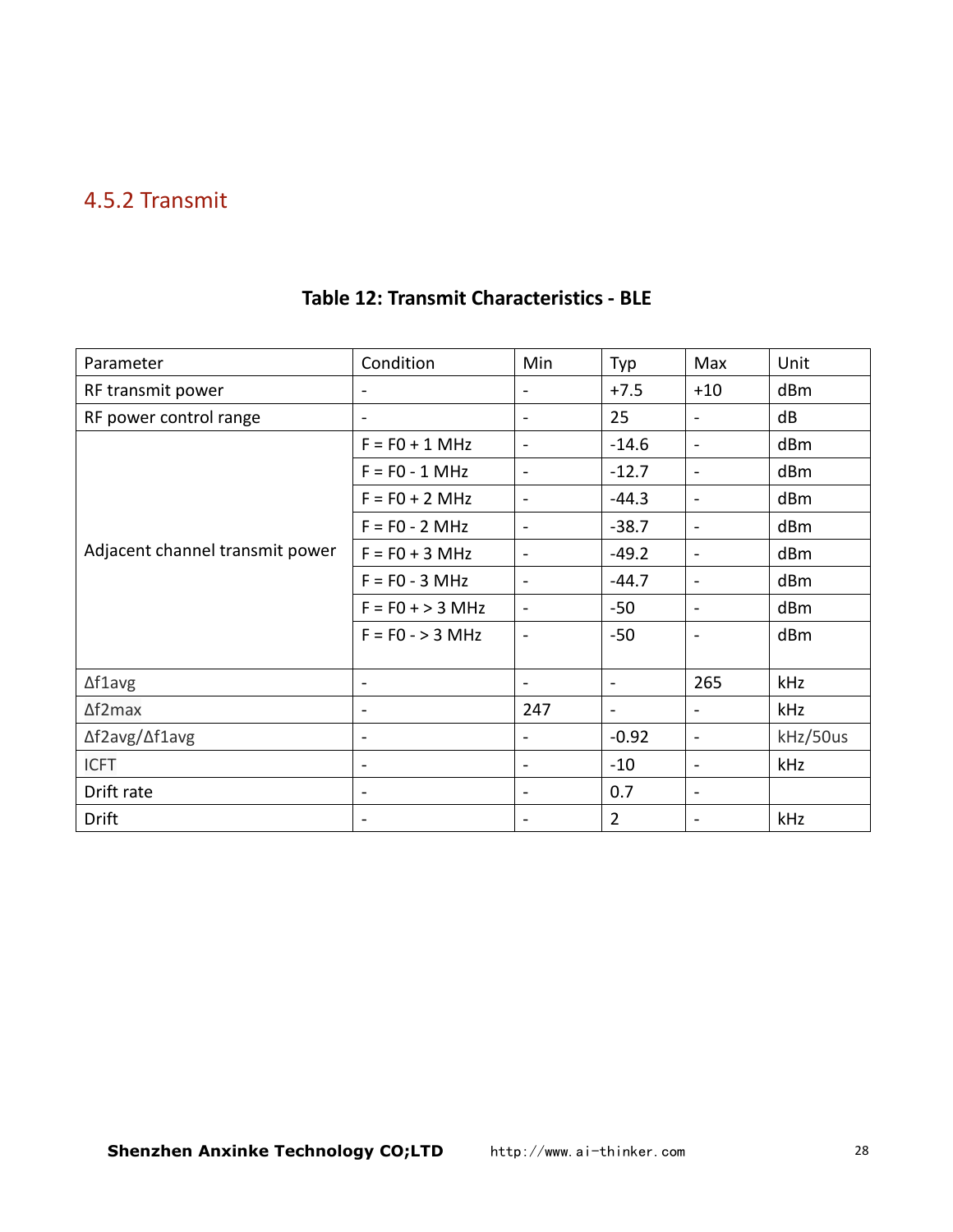# <span id="page-28-0"></span>4.6 Reflow Profile

#### **Table 13: Reflow Profile**

| Item                                                | Value                                    |
|-----------------------------------------------------|------------------------------------------|
| Ts max to TL (Ramp-up Rate)                         | 3°C/second max                           |
| Preheat                                             |                                          |
| Temperature Min. (Ts Min.)                          | $150^{\circ}$ C                          |
| Temperature Typ. (Ts Typ.)                          | $175^{\circ}$ C                          |
| Temperature Min. (Ts Max.)                          | $200^{\circ}$ C                          |
| Time (Ts)                                           | $60$ $\sim$ 180 seconds                  |
| Ramp-up rate (TL to TP)                             | 3°C/second max                           |
| Time maintained above: - Temperature (TL)/Time (TL) | $217^{\circ}$ C/60 $^{\sim}$ 150 seconds |
| Peak temperature (TP)                               | 260°C max, for 10 seconds                |
| Target peak temperature (TP Target)                 | 260°C +0/-5°C                            |
| Time within 5°C of actual peak (t $P$ )             | $20 \approx 40$ seconds                  |
| TS max to TL(Ramp-down Rate)                        | 6°C/second max                           |
| Tune 25°C to Peak Temperature (t)                   | 8 minutes max                            |

#### **Note:**

**The 32 kHz crystalis internally connected to ESP32's GPIO32 and GPIO33. To use ADC, Touch or GPIO functions of**

IO32 and IO33, please remove the 32 kHz crystal and its capacitors - C13 and C17, and solder the **0ohm resistors —**

**R5 and R6.**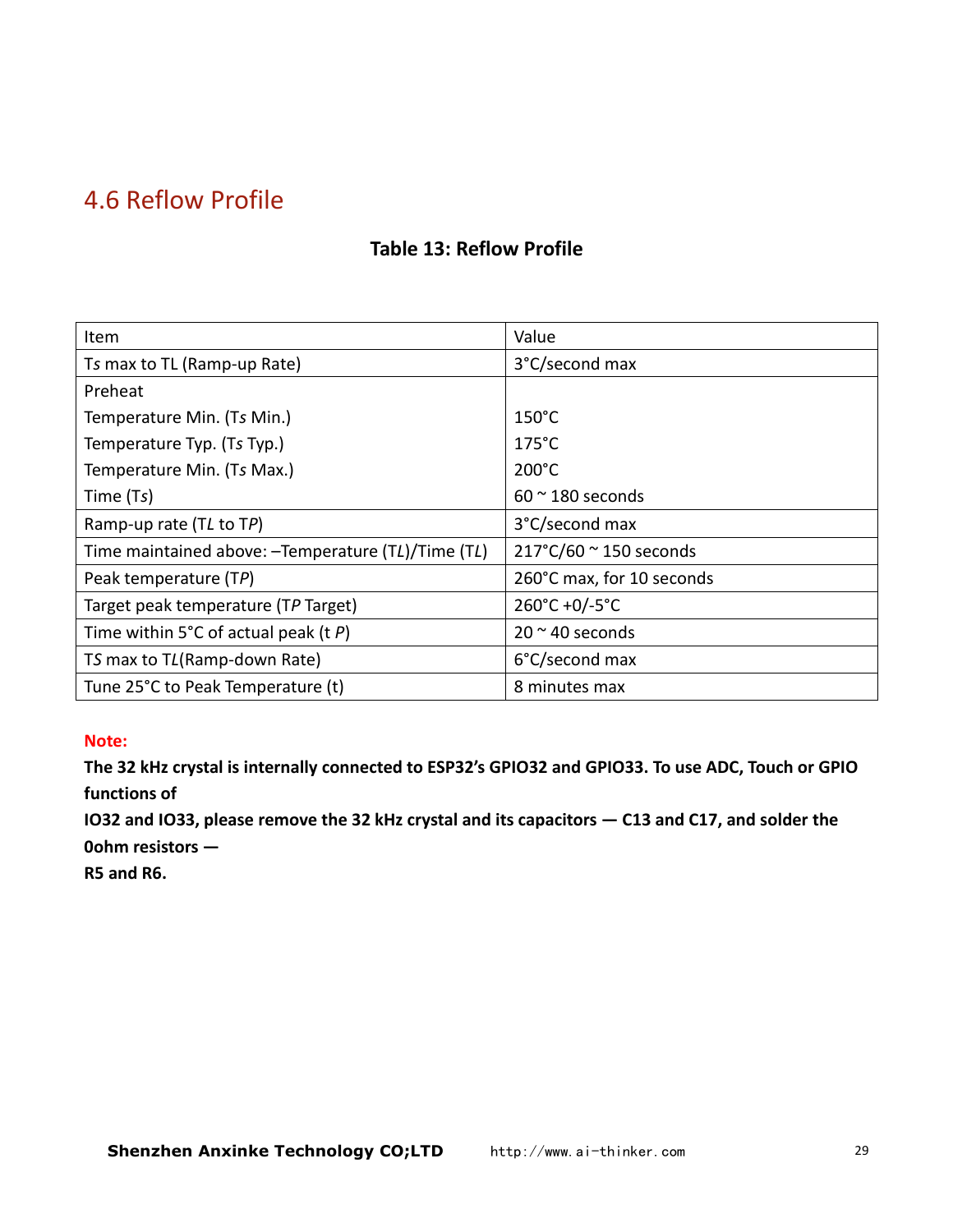# 5. Schematics

<span id="page-29-0"></span>

**Shenzhen Anxinke Technology CO;LTD** 

http://www.ai-thinker.com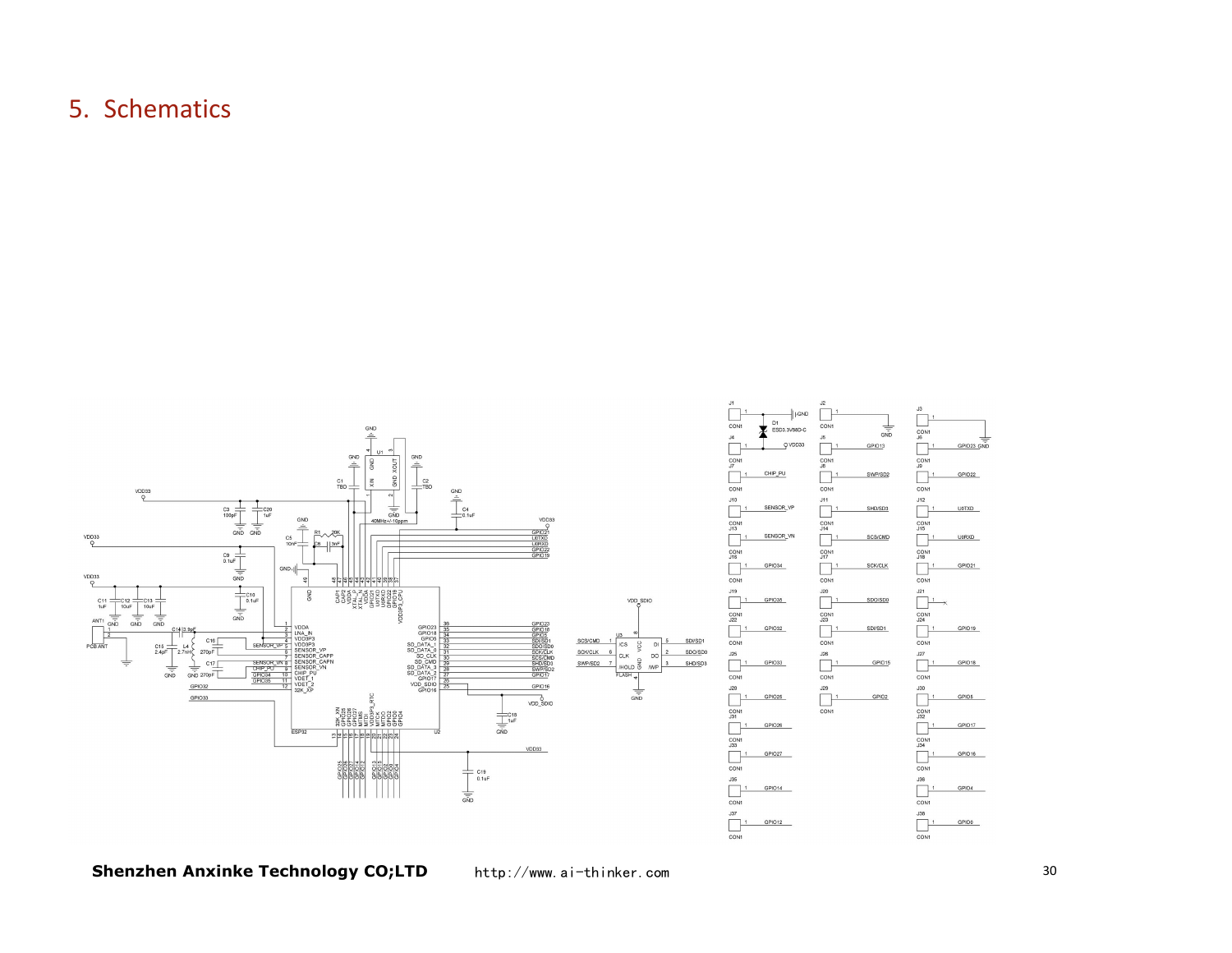

※:注意模块的供电一定要充足,最好独立供电,记得共地! Produced by Mars 2016-10-10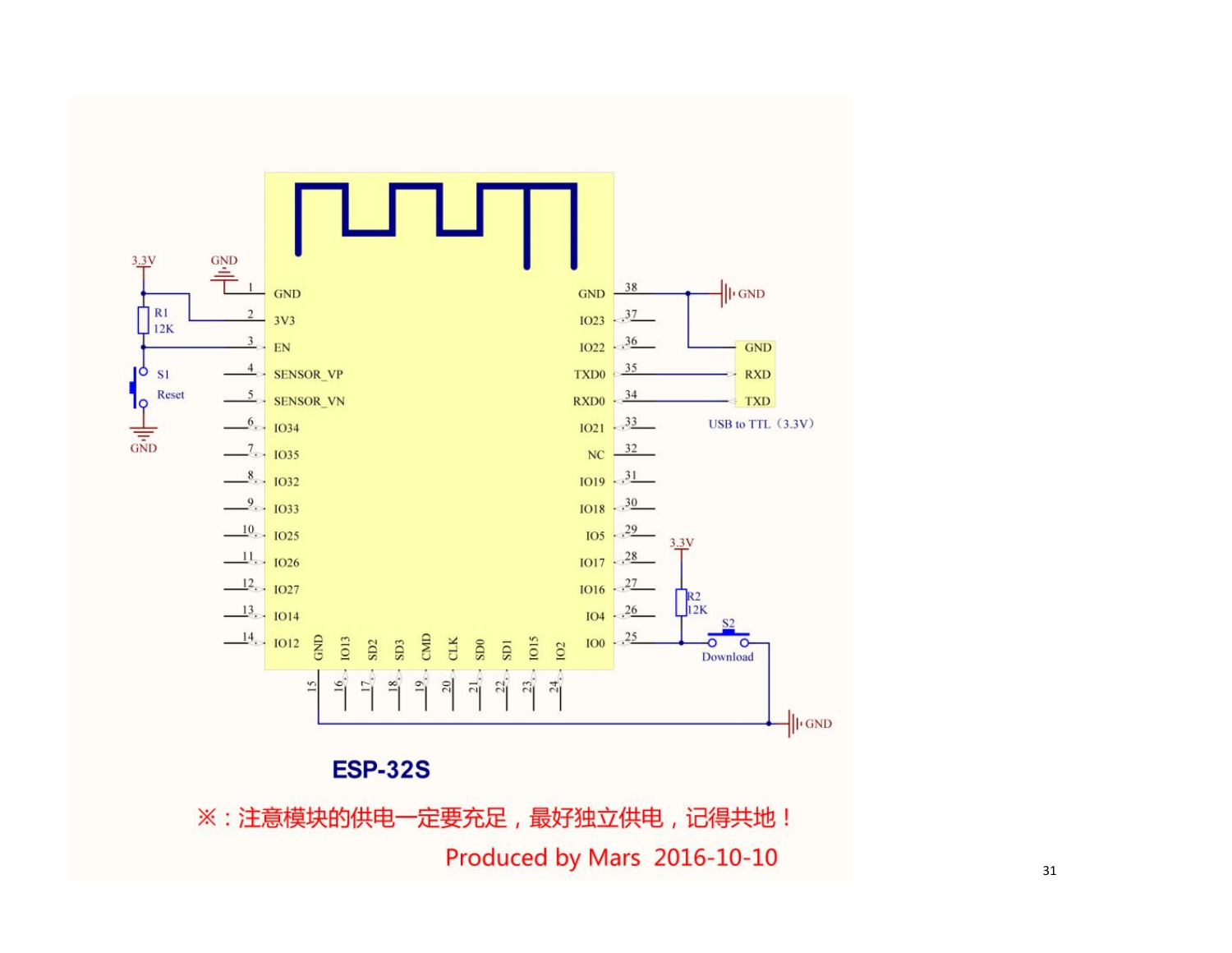EN and GPIO pins of module connection to DTR and RTS of the serial port chip, enabling software control operating mode.